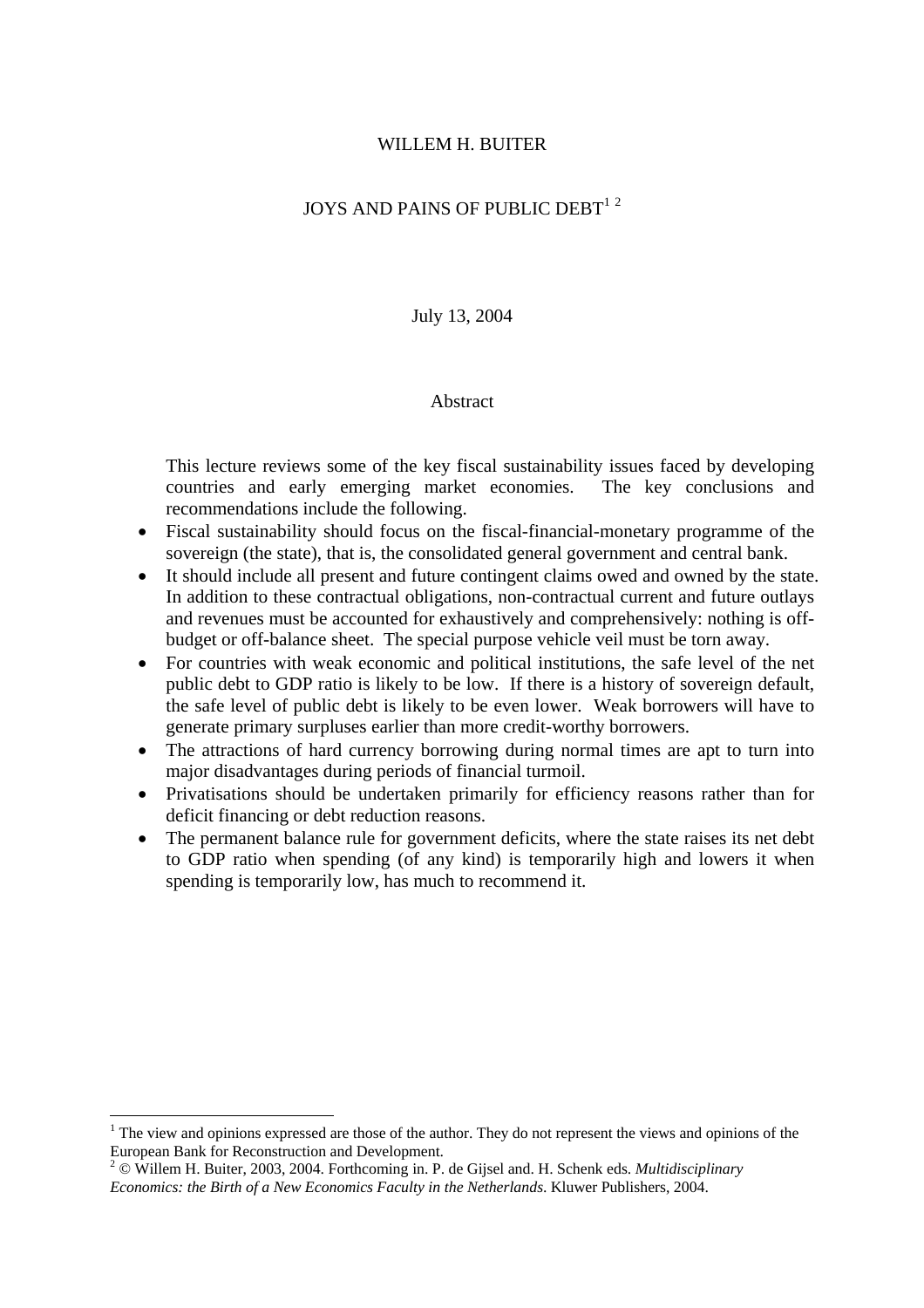## **1. Introduction**

 $\overline{a}$ 

If public debt did not exist, it would most certainly be invented soon. Whether it ought to be invented depends on one's view on the objectives pursued by those who determine the path of public debt issuance, their competence, their capacity for making binding credible commitments (or its counterpart - their proclivity for indulging in opportunistic behaviour) and the institutional (including cultural), political and economic constraints they face.

#### **The Ultimate Welfare Rationale for Public Debt and Deficits.**

The normative case for government borrowing and lending, as for all borrowing and lending, ultimately rests on consumption smoothing in a market economy. Often, income and/or non-consumption expenditures (investment, military expenditure<sup>3</sup>[\)](#page-1-0) vary significantly over time. People prefer a more even pattern of consumption over time. They can achieve this by building up financial assets or paying down debt during periods of exceptionally high current income or exceptionally low non-consumption expenditure. And by running down financial assets or increasing their debt during periods of exceptionally low current income and/or exceptionally high non-consumption expenditure.

Ultimately and fundamentally, all loans are consumption loans. Loans can be direct private consumption loans among heterogeneous private consumers, generally intermediated through specialised financial institutions. The Allais-Samuelson's pure consumption loans model (Allais (1947, Samuelson (1958)) is an elegant early demonstration of both the benefits and limitations of intertemporal trade between households. Loans can also be indirect private consumption loans, when enterprises borrow to fund capital formation in excess or enterprise

<span id="page-1-0"></span> $3$  In the national accounts, military expenditure and expenditure on public administration (law and order, the civil service etc) are classified as consumption. From an economic point of view these are expenditures on intermediate public goods and services, not spending on final goods and services. However valuable or essential they may be, they should not be counted as part of value added or GDP. Their contribution to GDP is already counted in the true consumption and investment totals.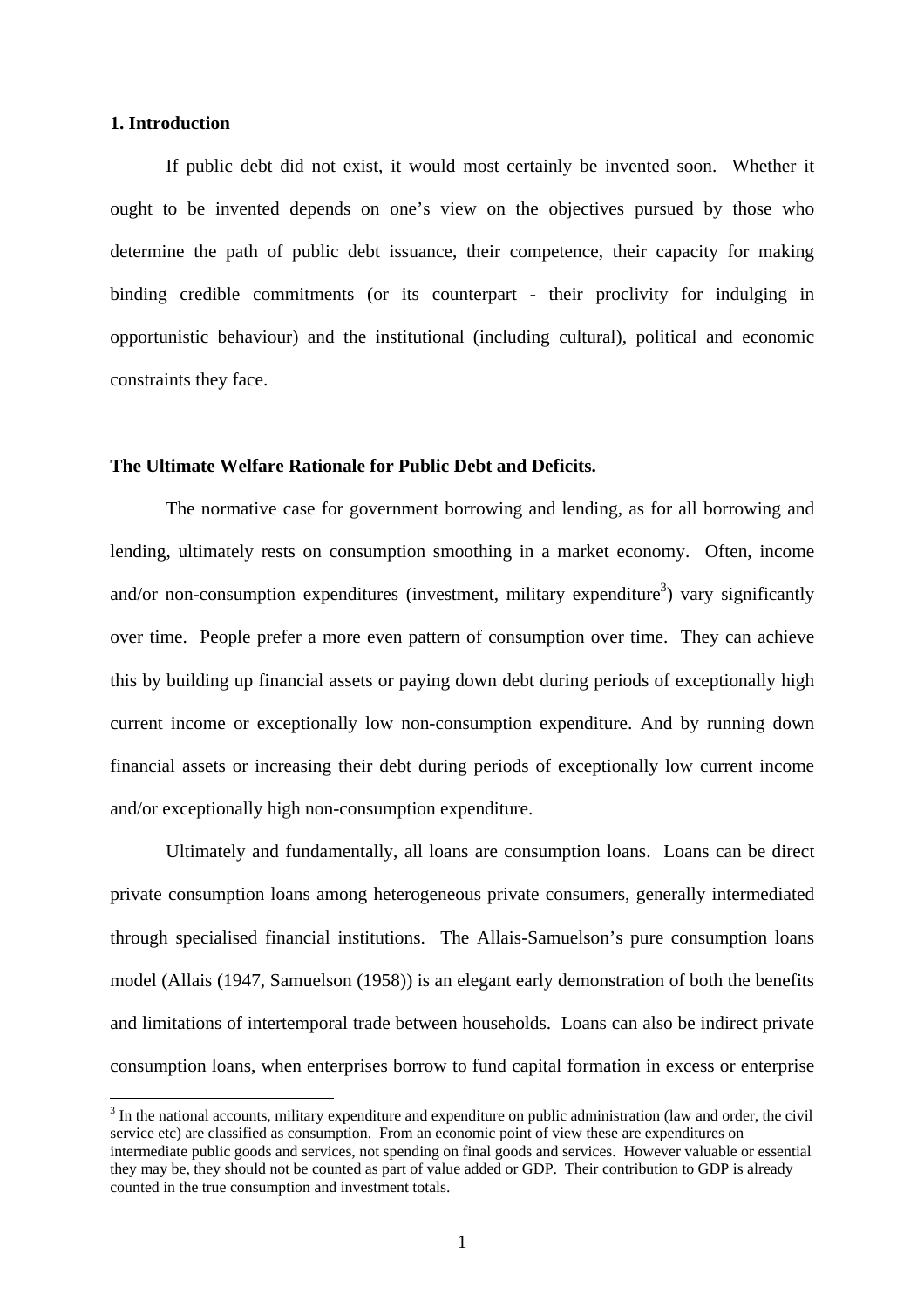saving and households benefit as owners of these enterprises. Or they can be public consumption loans. The public authorities can borrow to smooth public consumption directly, orto smooth public consumption indirectly by financing public sector capital formation.<sup>4</sup> If some (but not all) private agents face binding liquidity constraints at some point in their life cycle, the public authorities can also can borrow to smooth private consumption indirectly by using public debt issuance and retirement together with taxation and transfer payments, to smooth private consumption across the lifetime of one or more generations or to redistribute resources (and thus consumption) across generations. Public sector deficits and surpluses can be used to smooth the excess burden of distortionary taxes over time, thus minimizing the aggregate social welfare loss inevitably associated with the need to use distortionary taxes: few governments attempt to finance wars with a balanced budget.

The issuance of financial claims permits both consumption smoothing over time and across states of nature. I will focus on trading over time, although risk trading is often inextricably tied up with intertemporal trade.

#### **2. Sustainability: the feasibility of the fiscal-financial-monetary programme of the state.**

It will come as no surprise that I will not attempt to develop here a general framework for optimal dynamic fiscal policy – spending, taxation, borrowing and monetary issuance over time. Optimality is beyond me. The subject matter I will address is feasibility – a logical prerequisite for optimality. I will, from time to time, make reference to properties or attributes of the fiscal-financial-monetary-programme of the state that I consider to be sensible or desirable, but that is as close to optimality as I shall get in this lecture.

Consider first, consumption smoothing over time. Government borrowing permits government saving to be uncoupled from government investment. Of course, government

 $\overline{a}$ 

<span id="page-2-0"></span> $4$  I have often wondered how the construction of the pyramids was financed. There must be a Ph.D. topic there somewhere.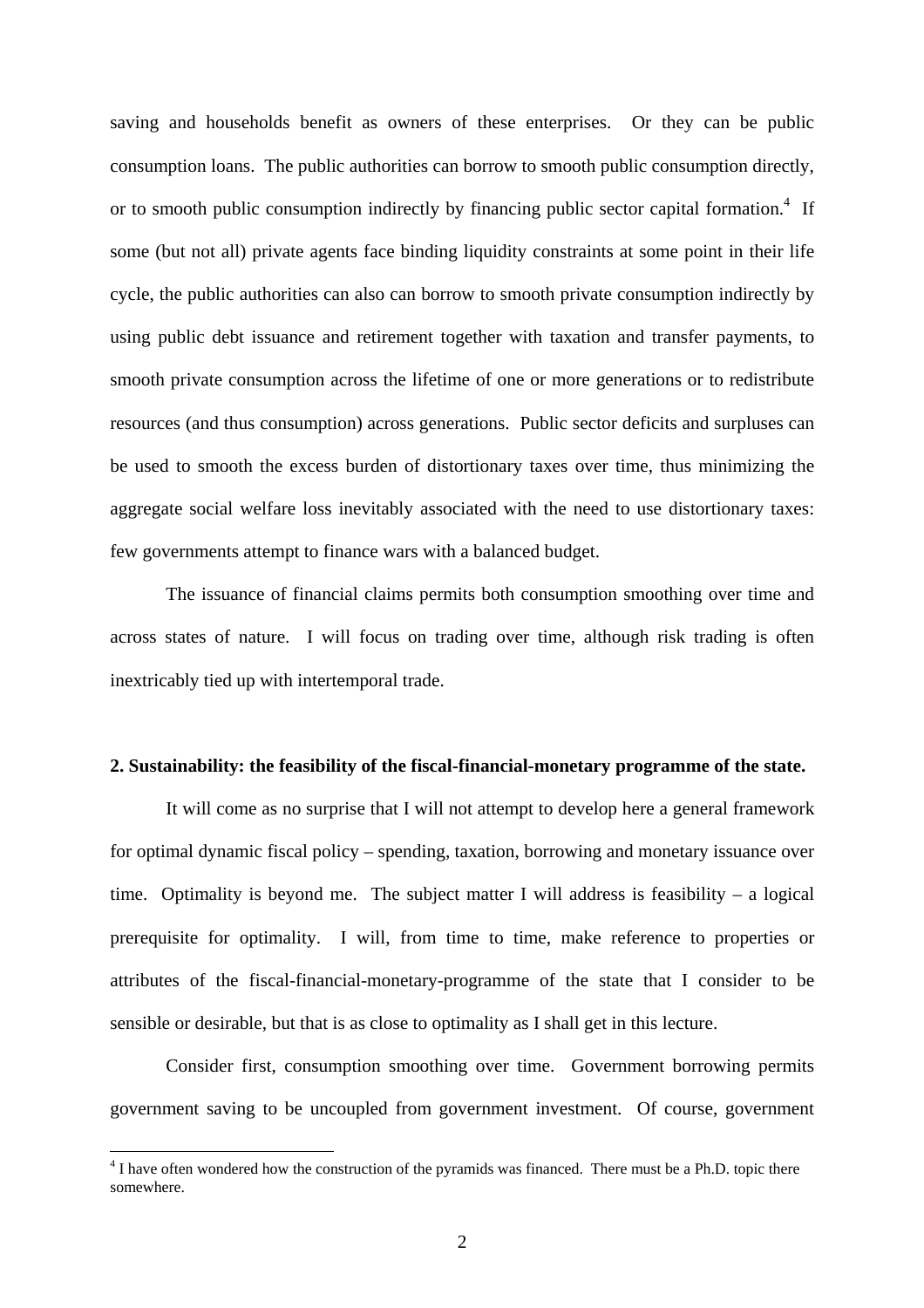borrowing, that is, a government's ability to run a financial deficit, requires the existence of other economic agents - the domestic private sector, the foreign private sector, foreign governments or international financial institutions - willing and able to lend, that is, to run a matching financial surplus. A basic premise of finance theory is that there is no Santa Claus. Lenders lend because they expect to be compensated for giving up, for a while, the command over the resources they part with.

The fiscal-financial-monetary programme of the state is sustainable if the implementation of the programme does not threaten the solvency of the state, now or in the future.<sup>[5](#page-3-0)</sup> The definition of (in)solvency of the state is, in principle, no different from that of the (in)solvency of any other economic agent. It is true that, if we restrict ourselves to natural persons, the state is longer-lived than most private agents, but private institutions with legal personality like firms or charities can have a lifespan exceeding that of natural persons. It is also true that the state has revenue raising instruments that are (or ought to be) unique within a given national jurisdiction. The state can raise taxes and it can declare some of its liabilities to be legal tender. Both these powers are a reflection of the state's unique position as the repository of the legitimate use of coercive power in a society. If one private person tried to tax another one, that is, if he tried to extract a *quid* from the other party without offering in exchange a *pro quo* deemed to be of at least equal value by the other party, it would be considered theft or extortion. If legal tender – generally a monopoly of the state, often issued by its agent the central bank - has been accepted in settlement of a financial obligation, there is a strong presumption that this is the end of the matter – the seller or creditor retains no further claim on the buyer or debtor. The capacity to tax and to issue legal tender makes the

 $\overline{a}$ 

<span id="page-3-0"></span><sup>&</sup>lt;sup>5</sup> In an uncertain world, nothing can be taken for granted, and there can be no absolute certainty that the state will not become insolvent. A strict but rather pedantic restatement of the sustainability criterion is therefore that an FFMP is sustainable if the implementation of the programme does not result in an unacceptable risk of insolvency for the state.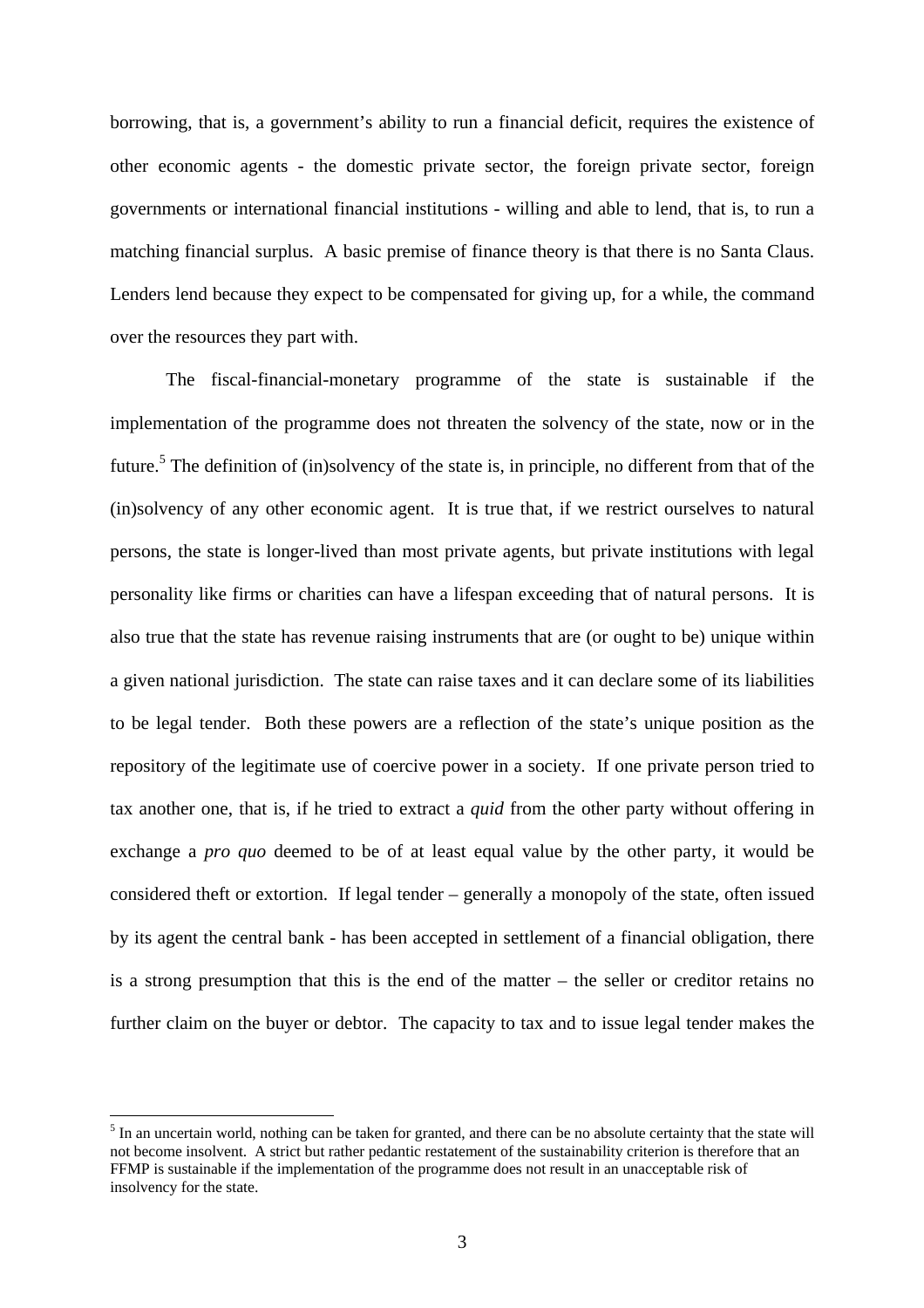state an unusual borrower, but below the surface, it is subject to the same pains and joys of borrowing experienced by private sector borrowers.

#### **2a. What are the right boundaries of the public sector for analysing fiscal sustainability?**

In principle, the answer to this question should be clear. We are interested in the solvency of the state, that is, the sovereign – the agent with the power to tax and to declare one or more of its financial liabilities to be legal tender. At the very least, this includes the consolidated general government sector and central bank. It is important that the central bank be included. The central bank may be operationally independent, that is, it may not be an agent of the government of the day in the setting of the short nominal interest rate, it is always an agent of the state. General government includes the central or federal government, state or provincial government and local or municipal government. The question of the inclusion of an economic agent, organisation or entity in a fiscal sustainability analysis arises if the answer to at least one of the two following questions is 'yes': (a) is the state ultimately responsible for its debt? and (b) does the state appropriate the profits of the entity and make up its losses? If the answer to at least one of these two questions is affirmative, the income-expenditure and profit and loss accounts and balance sheet of the entity in question must be consolidated with that of the state for the purpose of sustainability analysis. If only one of the boxes is ticked, or if there is uncertainty attached to the answers, judgement enters. The central bank qualifies on both criteria. So do the social security and state pension, health and disability funds.

A further advantage of considering the consolidated general government and central bank is that this ensures that the quasi-fiscal deficit of the central bank is fully included in the fiscal sustainability analysis. The central bank has many instruments at its disposal, including multiple exchange rates, reserve requirements, subsidised borrowing rates; de facto grants to state enterprises or private enterprises that, for a while, masquerade *de jure* as loans. If a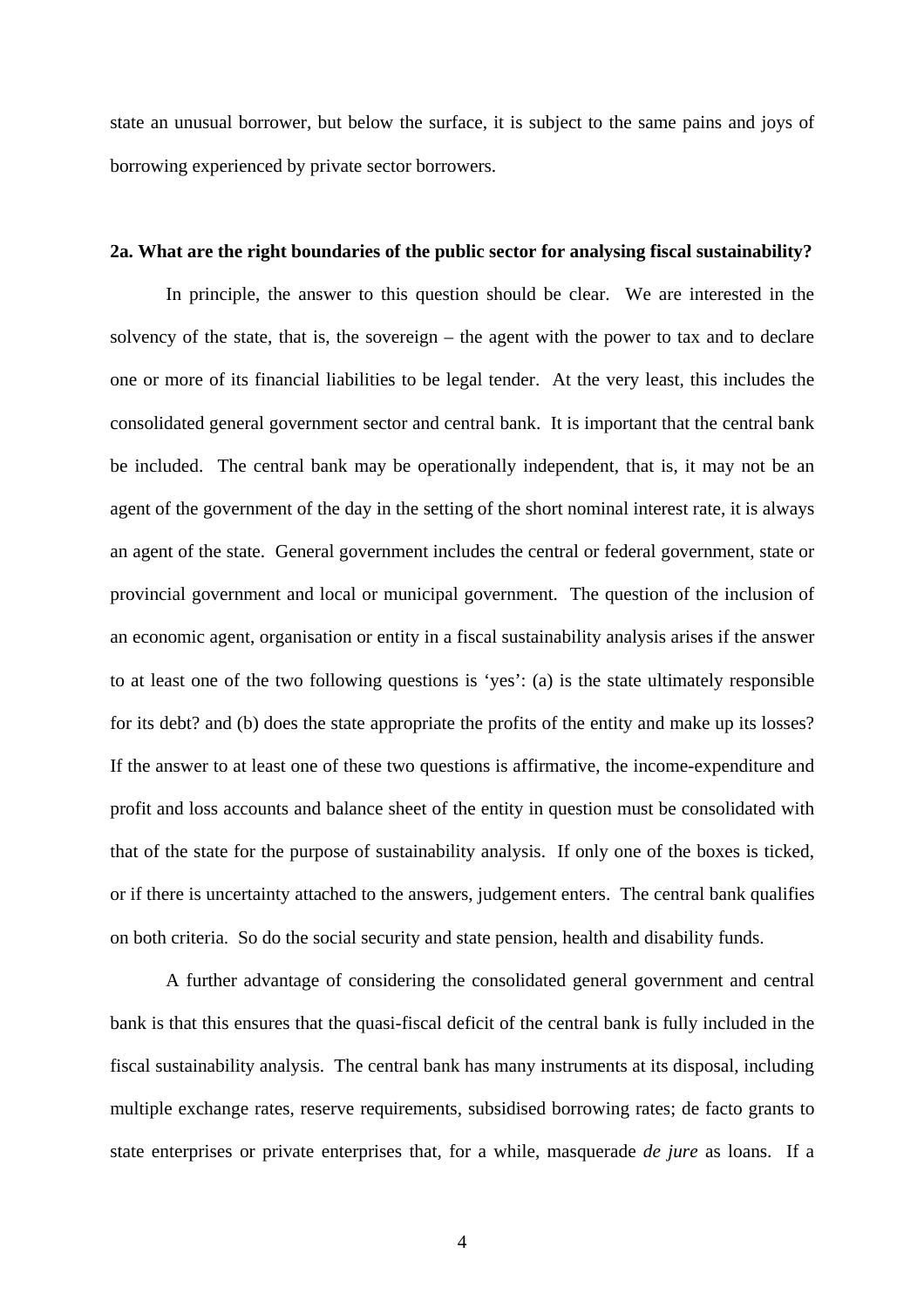'loan' is economically equivalent to a grant or a subsidy, the formal, legal niceties are irrelevant.

It is key that the fiscal sustainability auditor see through off balance sheet items and special purpose vehicles. The public sector has had, and continues to have, too many Enrons of its own. The auditor must see through legal and accounting veils to get to the economic substance underneath. Everything goes in the pot.

## **2b. What financial instruments should be included in the fiscal sustainability assessment?**

The simple answer is: all of them, that is, all contractual liabilities and assets of the state must be included. This includes, on the liability side, such familiar instruments as Treasury Bills or Bonds and other foreign currency-denominated, domestic currencydenominated or index-linked instruments. These liabilities should be valued at their 'defaultrisk free values'. For variable rate government bonds (with a fixed notional value), that would simply be the face value of the bond. For fixed-interest longer maturity bonds whose default risk-free value can vary as the level of current and anticipated future risk-free interest rates varies, an estimate must be made if either there is no readily available, deep and liquid secondary market on which the bond is traded, or if the price in such a market reflects the presence of default risk. For concessional debt, the present discounted value of all future debt service (interest and repayment of principal) should be included. This can be significantly lower than the notional or face value of the debt.

The net debt figure also includes a fair valuation of any exchange-traded, OTC or nontraded contingent contractual liabilities the government may have. The words 'off balance sheet' (of 'off budget') are irrelevant. For fiscal sustainability, everything is 'on balance sheet' and 'on budget'. Of course, the valuation of non-market-traded contingent claims is often non straightforward. How does one value such commitments as the government's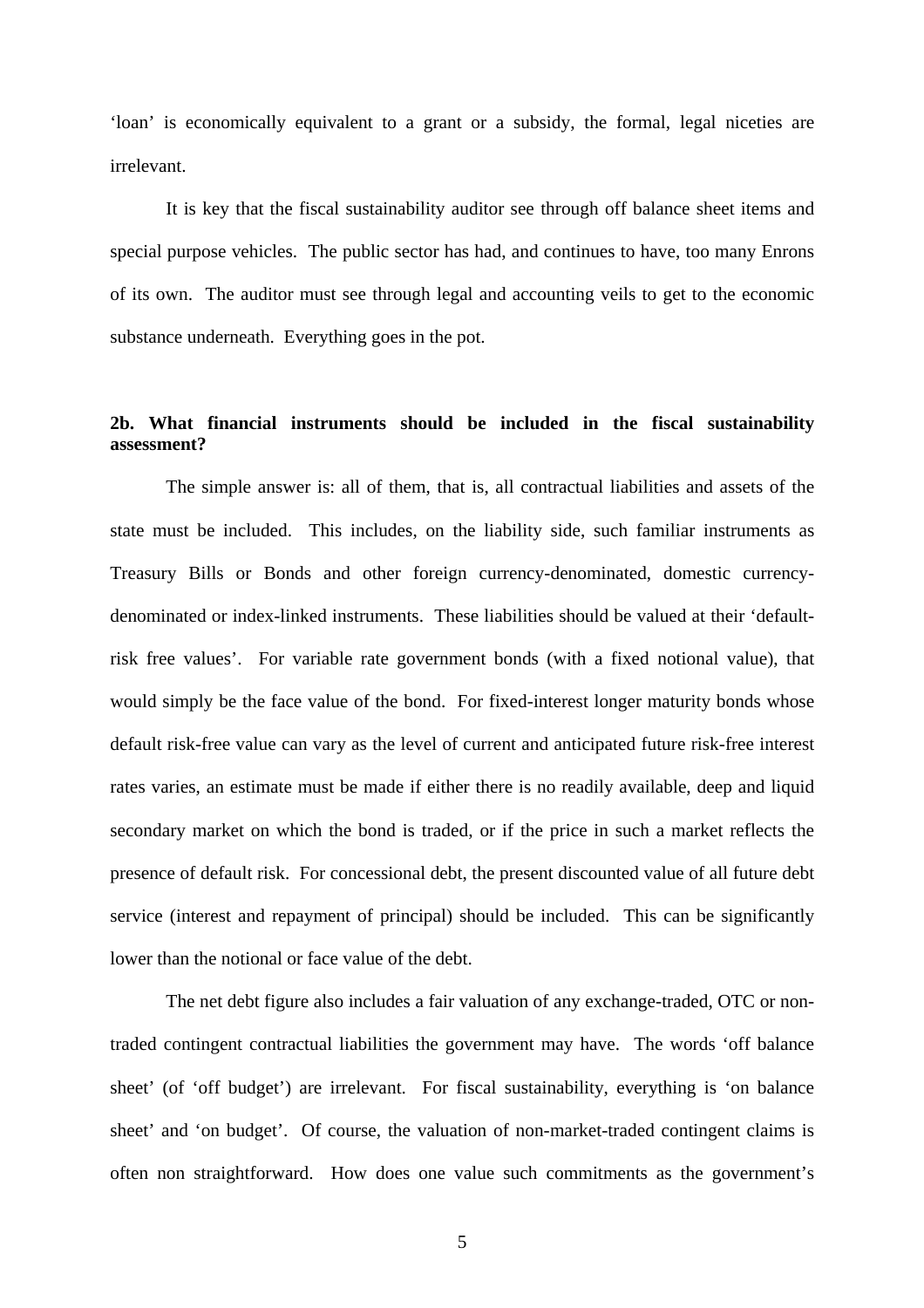support for a deposit insurance scheme, government guarantees and other types of government support, or different types of 'comfort' offered to domestic or foreign investors?

On the asset side, a comprehensive fiscal sustainability analysis includes the valuation of state owned assets such as natural resources, infrastructure and other state property. These assets should be 'marked to market', and where no market exists, they should be valued by the estimated present discounted value of the future net cash flows they will generate for the government. The historical cost of these assets is irrelevant in this valuation, as is the valuation of the non-cash social benefits these state assets may produce. It follows that, from the point of view of fiscal sustainability, some state 'assets' must be assigned a negative value. A public road or railway system that does not cover even its running cost (let alone its total cost) would be an example. They may be useful and their social benefits may well far exceed their costs, but for sustainability only pecuniary returns and outlays matter.

In a study of fiscal sustainability in 10 transition economies (Buiter (1998)), I adopted the convention to treat all loans from the central bank to the state enterprise and private sector as grants. The stock of such loans was therefore valued at zero: there would be no collection of interest due nor any recovery of principal. I believe this was a wise valuation, and the subsequent (non)performance of these loans bore this out.

Current and future income and expenditure streams that are non-contractual will be considered in Section 2c.

## **2c. What is the meaning of solvency and sustainability when the state and its financial assets and liabilities live on, even though governments may come and go?**

If the world were known to come to an end at some fixed future date, solvency for the state would be easy to define. When the last trumpet sounds, the state cannot leave any net debt. It is less straightforward to define solvency when there is no obvious terminal date. Things are further complicated by the fact that solvency assessments require one to reduce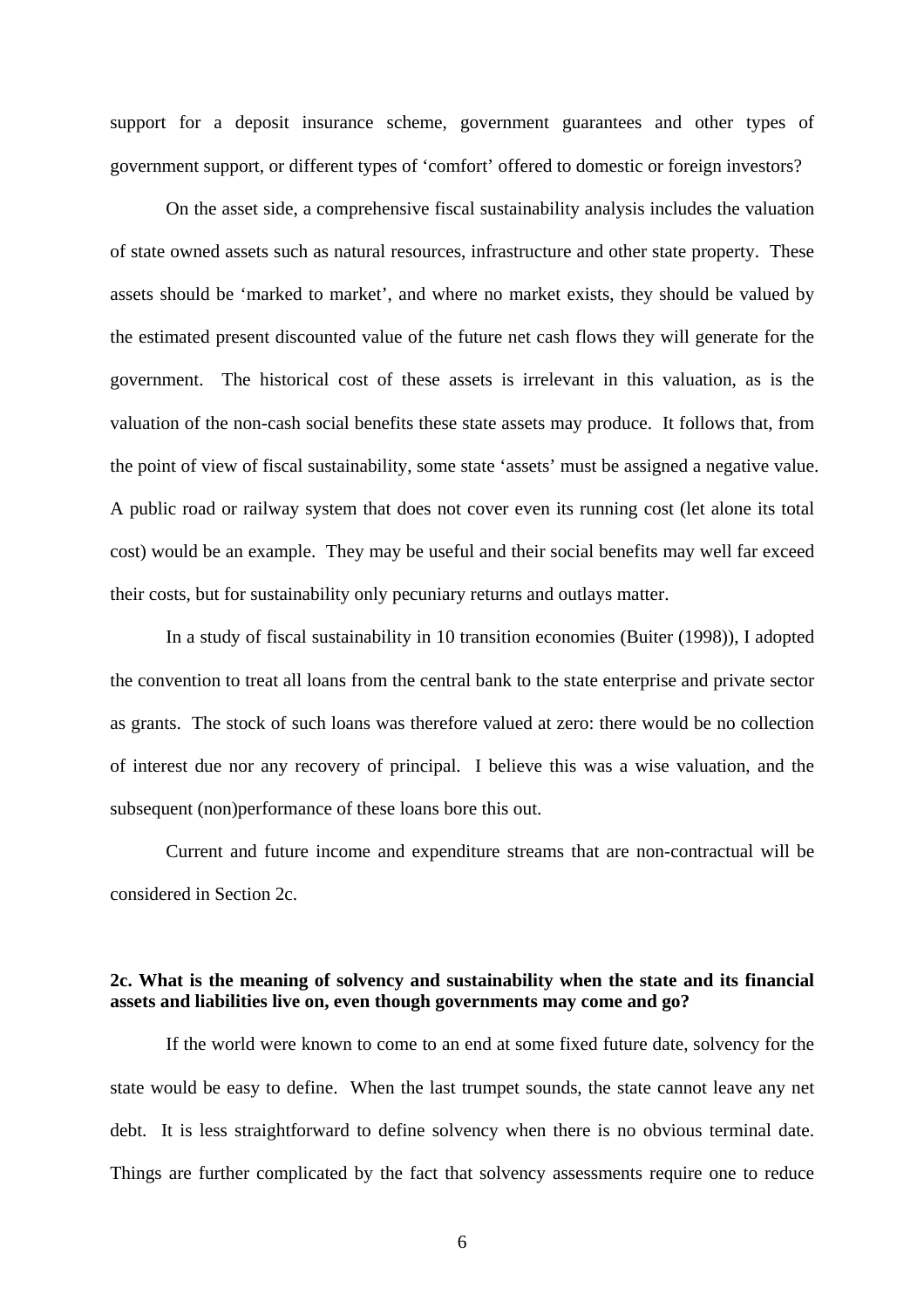current and future expenditures and revenues to a common denominator. When markets are incomplete, as they are, pricing uncertain future payments and receipts requires a lot of hand waving. When there is no finite terminal date, solvency is conventionally defined by the requirement that the state cannot engage in Ponzi finance. Ponzi finance means always borrowing at least as much as is required to service the debt (interest plus repayment of principal). The growth rate of the debt will be at least as high as the (average effective) interest rate on the debt. The commonly accepted concept of solvency rules out such everlasting pyramid schemes. The finite-horizon solvency criterion requires the terminal debt to be non-positive. The infinite-horizon concept of solvency requires that the present discounted value of the terminal debt be non-positive in the limit as the terminal date retreats infinitely far into the future.<sup>6</sup>

Let us begin with a little bit of accounting arithmetic. We distinguish between the contractual obligations and claims of the state and its non-contractual or discretionary expenditures and revenues. Contractual obligations include the net domestic currencydenominated non-monetary debt of the consolidated general government and central bank, *B* , its net foreign currency-denominated debt,  $B^*$  (which is net of the official foreign exchange reserves held by the central bank) and the monetary liabilities of the central bank, the stock of base money, *M* . Let the nominal exchange rate (the spot price of foreign currency in terms of domestic currency) be *S* . Domestic currency debt has a nominal interest rate *i* and foreign currency a nominal interest rate  $i^*$ . Base money has a zero nominal interest rate. Non-contractual or discretionary expenditures as a share of GDP are denoted *g* and ρ denotes non-contractual revenues as a share of GDP. Real GDP is *Y* and *P* is the GPD deflator – the general price level. The difference operator  $\int$  is defined by  $\int x/x-x(-1)$ . The

 $\overline{a}$ 

<span id="page-7-0"></span> $6$  This definition of solvency is not as self-evident as it may seem. Buiter and Kletzer (1998) show the kind of limitations that must be imposed on the government's ability to tax for the conventional solvency constraint in an infinite-horizon economy to be rationalisable from acceptable primitive assumptions.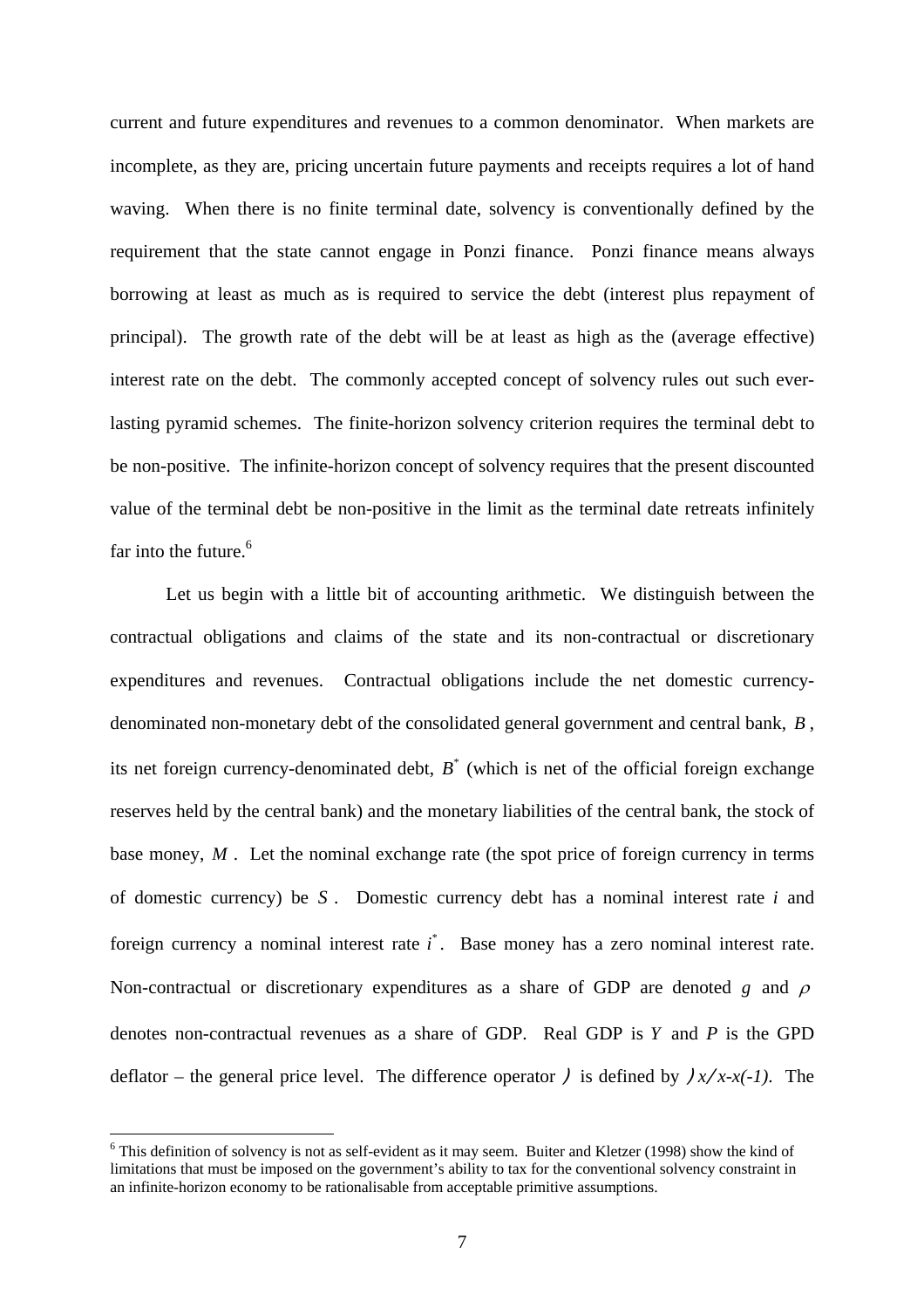budget deficit of the consolidated general government and central bank, as a fraction of GDP, is given by:

$$
\frac{\Delta M + \Delta B + E \Delta B^*}{PY} \equiv g - \rho + i \frac{B}{PY} + i^* \frac{EB^*}{PY}
$$
(1)

The primary surplus of the state, as a fraction of GDP, denoted  $\sigma$ , is the excess of non-interest revenues over non-interest expenditures (as a fraction of GDP), that is,  $\sigma = \rho - g$ . Let *r* be the domestic real interest rate,  $\pi$  the domestic rate of inflation, *n* the growth rate of real GDP,  $\varepsilon$  the proportional rate of depreciation of the nominal exchange rate. Total (domestic and foreign currency-denominated) debt as a share of GDP is *b*, base money issuance as a share of GDP is  $\mu$  and the share of foreign-currency non-monetary public debt in total non-monetary public debt is denoted  $\alpha$ .<sup>[7](#page-8-0)</sup>

It follows that

 $\overline{a}$ 

$$
\Delta b = -(\sigma + \mu + [i - (i^* + \varepsilon)]\alpha b) + (r - n)b
$$
\n(2)

I will define the augmented primary surplus,  $\hat{\sigma}$  as the conventional primary surplus,  $\sigma$ , plus monetary base issuance as a fraction of GDP,  $\mu = \frac{\Delta M}{\Delta V}$  $\mu \equiv \frac{P}{P}$  $\equiv \frac{\Delta M}{\Delta}$  (which I will refer to as seigniorage) plus the stock of net foreign currency-denominated debt (as a share of GDP),  $\alpha b$ , times the deviation of the domestic interest rate from the level it would be at if uncovered interest parity (UIP) applied,  $i - (i^* + \varepsilon)$ , that is,

$$
\hat{\sigma} = \sigma + \mu + [i - (i^* + \varepsilon)]\alpha b \tag{3}
$$

The change in the public debt to GDP ratio can therefore be written as

<span id="page-8-2"></span><span id="page-8-1"></span>
$$
\Delta b \equiv -\hat{\sigma} + (r - n)b \tag{4}
$$

<span id="page-8-0"></span><sup>7</sup> \*  $\Lambda M$   $\mathbf{D}^*$  $\frac{P}{P}$ ;  $n = \frac{\Delta Y}{P}$ ;  $\varepsilon = \frac{\Delta E}{P}$ ;  $b = \frac{B + EB^*}{P}$ ;  $\mu = \frac{\Delta M}{P}$ ;  $\alpha = \frac{E}{P}$  $\pi = \frac{\Delta P}{P}$ ;  $n = \frac{\Delta Y}{Y}$ ;  $\varepsilon = \frac{\Delta E}{E}$ ;  $b = \frac{B + EB^*}{PY}$ ;  $\mu = \frac{\Delta M}{PY}$ ;  $\alpha = \frac{EB}{PY}$  $\frac{1}{Yb}$ . The formulae are exact only in

continuous time. The correct discrete time analogues are slightly messier. The proper discrete time analogues should be used, however, whenever  $\pi$ ,  $\varepsilon$ ,  $n$ , *i* or  $i^*$  are large, as the continuous time approximation becomes very bad.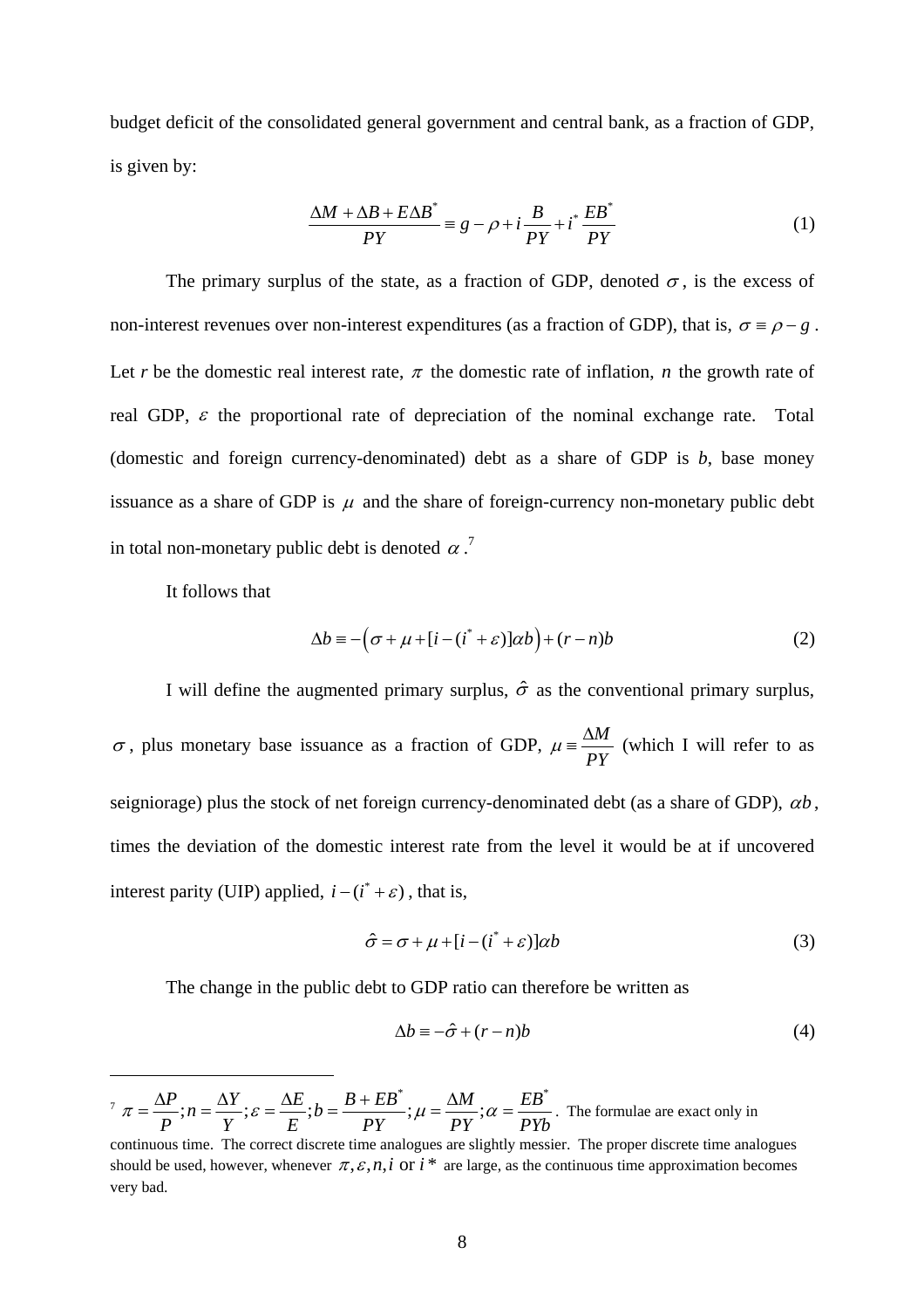Note again the net public debt is the net non-monetary public debt of the consolidated general government and central bank. Government debt held by the central bank is netted out: it is irrelevant from the point of view of fiscal sustainability analysis, as it is a claim of one agency of the state on another agency of the state. Likewise, state revenues do not include any payments made by the central bank to the government or any payments or capital transfers going the other way when, say, the government recapitalises the central bank.

Consider [\(3\)](#page-8-1) and [\(4\).](#page-8-2) From the point of view of the state, seigniorage is like other current revenue, like taxes. Base money is viewed as a financial asset by the private sector, but since base money is irredeemable, it is not, in any meaningful sense a liability of the state: it creates no future debt servicing obligations: it bears a zero nominal interest rate and the principal never has to be repaid.

In equation [\(4\)](#page-8-2) the domestic real interest rate, *r*, is imputed to the entire public debt, regardless of whether that debt is denominated in hard currency or in local currency. The term  $(r - n)b$  will therefore overstate (understate) the true real interest burden on the state if the domestic nominal interest rate exceeds its UIP level, given by the foreign interest rate plus the expected proportional rate of depreciation of the domestic currency. The term  $[i - (i^* + \varepsilon)]\alpha b$  corrects for this. It is often the case in developing countries and emerging markets, that the domestic interest rate is much higher than its UIP level. In that case, switching from domestic currency denominated debt to hard currency debt would be attractive to the state as a borrower. However, for many developing countries and emerging markets, the interest rate on its outstanding stock of foreign currency debt will often be a highly concessional one. The government will be rationed at that rate, that is, it will not be able to borrow more at anything like that rate, which therefore does not represent (and understates) the true opportunity cost of foreign borrowing.

It follows from [\(4\)](#page-8-2) that the public debt–GDP ratio will be constant when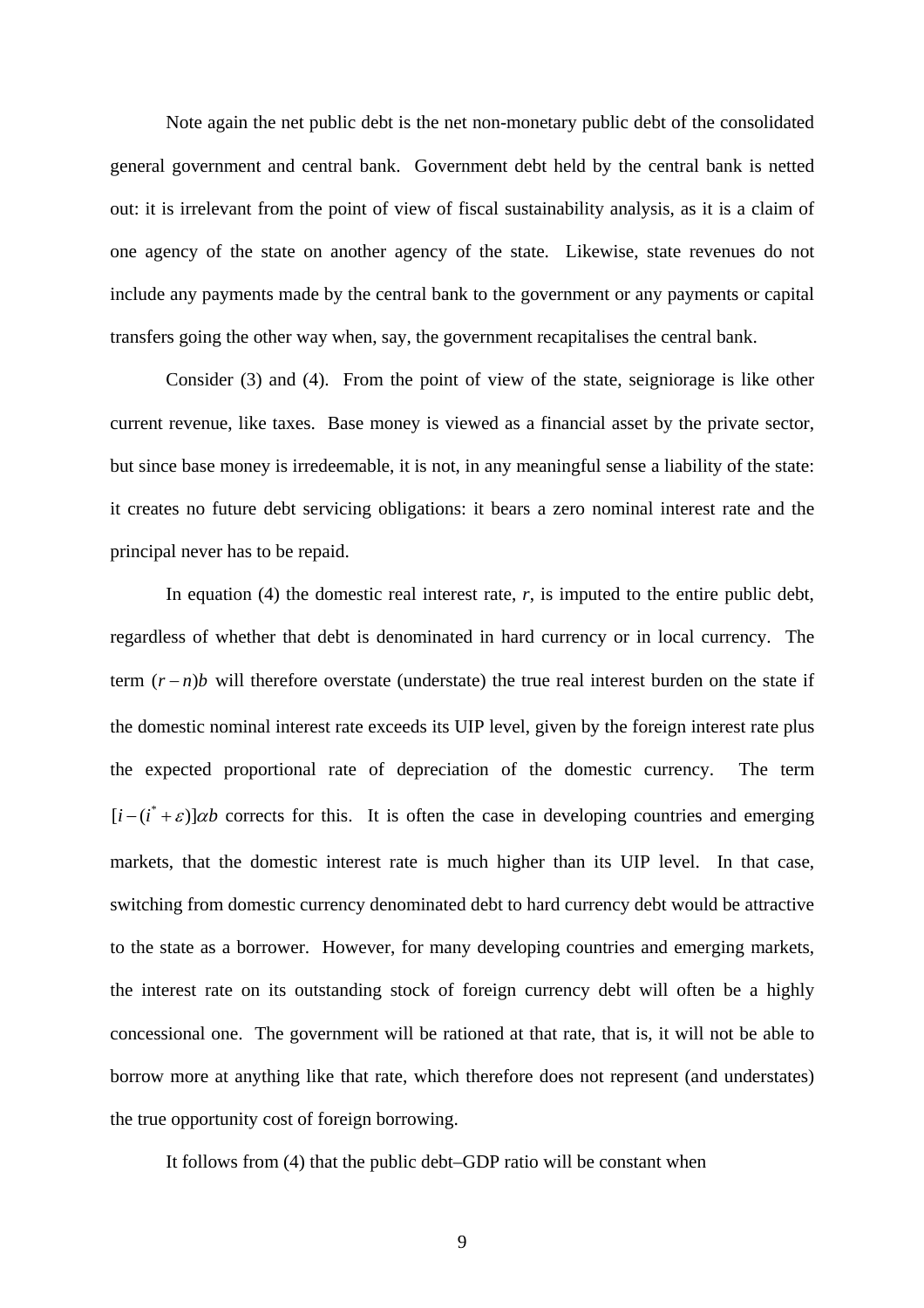<span id="page-10-0"></span>
$$
\hat{\sigma} = (r - n)b\tag{5}
$$

If the real interest rate is, say, 8 percent, the real growth rate 5 percent and the debt to GDP ratio 50 percent, then an augmented primary surplus of 2.5 percent of GDP will stabilise the debt GDP ratio.

The solvency constraint that the present discounted value of the terminal government debt goes to zero as the terminal date recedes into the future implies that the present discounted value of current and future augmented primary surpluses be at least as large as the (default-free or notional) value of the state's outstanding debt. This intertemporal budget constraint of the state can be rewritten in a form that is very similar to the condition for a constant public debt to GDP ratio, given in [\(5\).](#page-10-0) It is

<span id="page-10-1"></span>
$$
\hat{\sigma}^p \ge (r^p - n^p)b \tag{6}
$$

Here  $\hat{\sigma}^p$  is the permanent (augmented) primary surplus as a fraction of GDP,  $r^p$  is the permanent or long-run domestic real interest rate and  $n<sup>p</sup>$  is the permanent or long-run growth rate of real GDP. 'Permanent' is used in the sense of 'permanent income', that is, it means,roughly, 'average (long-run) expected'.<sup>8</sup>

Equation [\(6\)](#page-10-1) tells us that any given debt to GDP ratio can be sustained with a lower permanent surplus to GDP ratio, the lower the long-run real interest rate and the higher the long-run real growth rate. Conversely, for any given permanent surplus to GDP ratio, a higher debt to GDP ratio can be sustained the lower the long-run real interest rate and the higher the long-run real growth rate.

Note once more that these accounts must be comprehensive and transparent.

<span id="page-10-2"></span>
$$
{}^{8}\text{ Strictly speaking } \hat{s}^{p}(t) \equiv \left(\int_{t}^{\infty} e^{-\int_{t}^{v}[r(u)-n(u)]du} dv\right)^{-1} \int_{t}^{\infty} e^{-\int_{t}^{v}[r(u)-n(u)]du} \hat{s}(v) dv \text{ and}
$$
\n
$$
r^{p} - n^{p} \equiv \left(\int_{t}^{\infty} e^{-\int_{t}^{v}[r(u)-n(u)]du} dv\right)^{-1}.
$$

 $\overline{a}$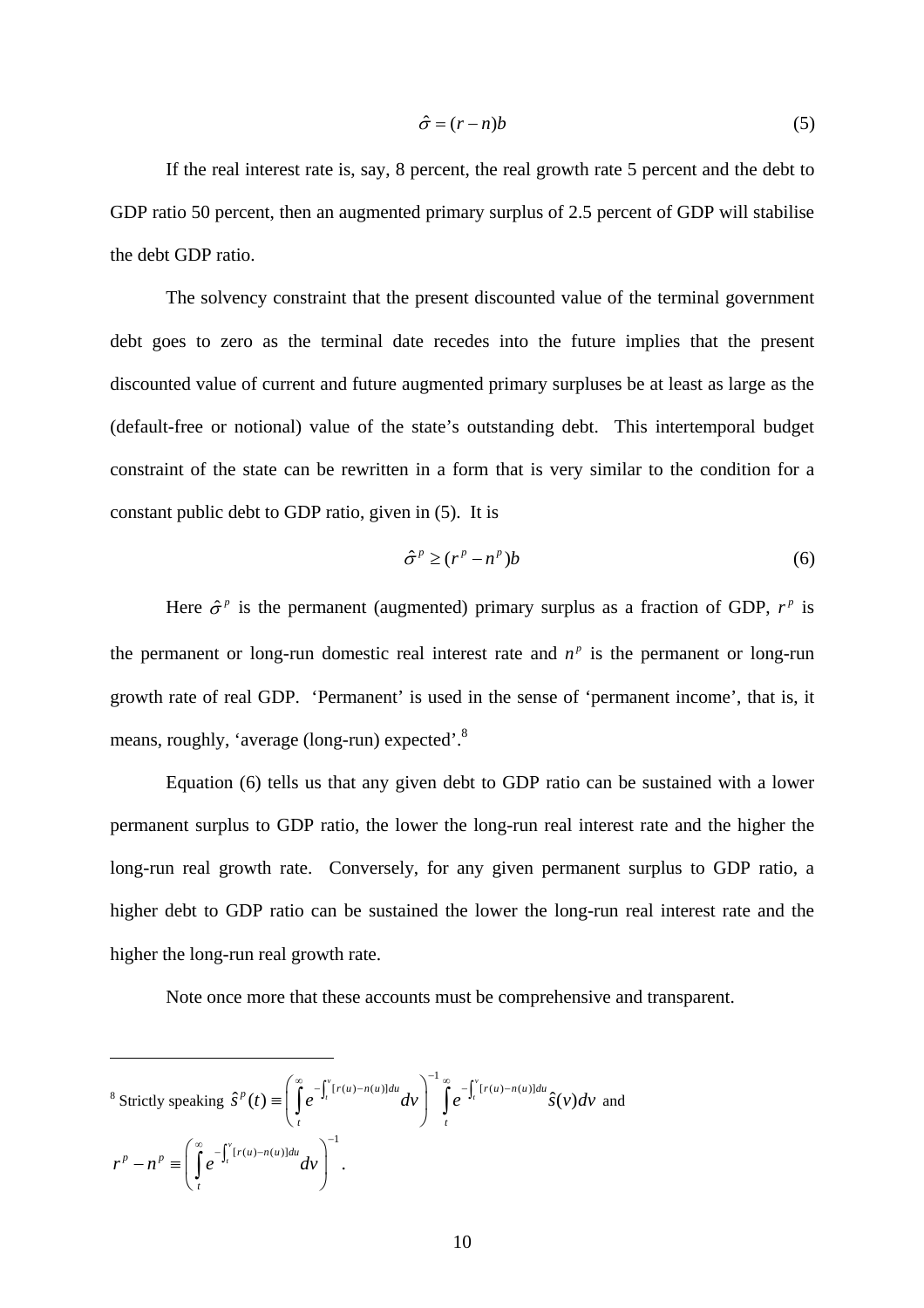## **2d. What is a safe level of the debt to GDP ratio?**

While something less than rocket science must be used to try to answer this question, the key point for a developing nation or early emerging market economy is that the maximum public debt burden that can be carried safely is likely to be a much lower figure than one might think by contemplating the debt burdens carried by developed nations. Italy, Belgium and Greece had (gross) public debt-to-annual GDP ratios near and often above 100 percent for the past 10 years. $\degree$  The EU has a ceiling (more often violated than not) of 60 percent for the general government gross debt to GDP ratio, for countries wishing to join the EMU. The only known rationalisation for this 60 percent number is the fact that this was the historical average figure for the EU at the time the debt ceiling was promulgated in the Maastricht Treaty (in 1992). Why the criterion involves gross rather than net debt remains a mystery.

In a recent paper, Reinhart, Rogoff and Savastano (2003) argue that developing countries and emerging markets with a poor track record as borrowers, that is, with a history of default, have but a very limited capacity for carrying public debt, internal or external. For external debt, they calculate that the "safe" threshold for highly debt intolerant emerging markets may be as low as 15 to 20 percent of GDP. While such countries may be able to borrow more (even significantly more) at times, when the markets suffer one of their episodes of collective euphoria and selective amnesia, the risk of a loss of confidence, a sudden sharp reversal in capital inflows, a debt rollover crisis and a rollover, standstill, moratorium or default by any other name, is uncomfortably high. Fear of default will raise sovereign risk premia and with it the risk of actual default.

A government's capacity to carry debt is determined by the assessment of existing and potential lenders of that government's capacity and willingness to generate future primary

<span id="page-11-0"></span><sup>-&</sup>lt;br>9 <sup>9</sup> These figures refer to gross General Government debt, not to the net debt of the consolidated general government and central bank, but the difference is not very large for the countries in question.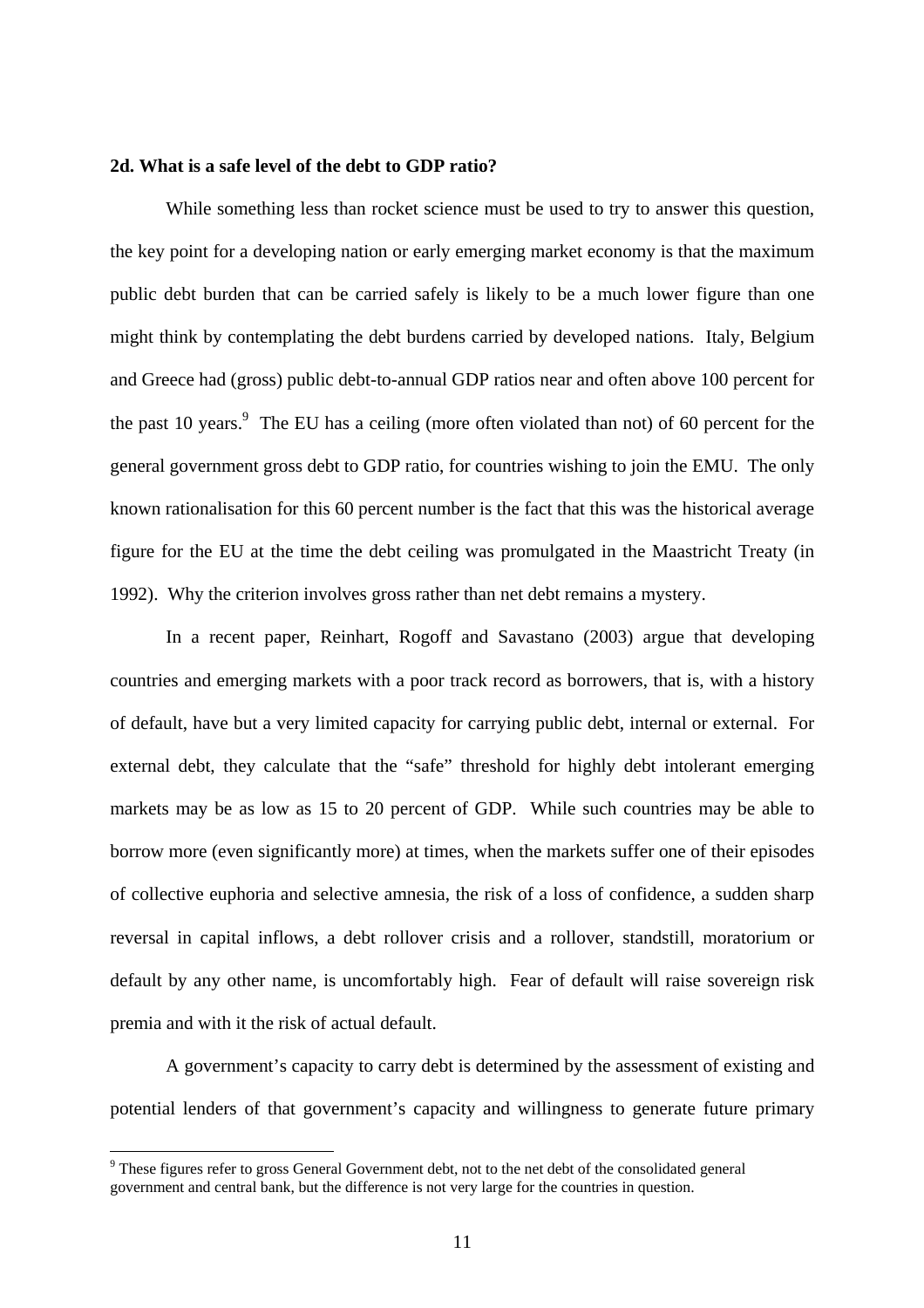budget surpluses,  $\hat{\sigma}^p$ , and by the prevailing views about future real growth potential,  $n^p$ , and the path of future real interest rates summarised in  $r^p$ . Generating primary surpluses is painful and politically challenging because it involves some combination of public spending cuts, tax increases and increased monetary financing.

Lest anyone believes that increased recourse to the printing presses is the obvious way out of what would be a painful dilemma, let me point out that the extraction of additional real resources through increased growth in the nominal money stock will be subject to rapidly diminishing real revenue returns and rapidly increasing inflationary costs. Unanticipated increases in inflation can be used in the short term to make large real resource transfers to the state, especially if there is domestic currency denominated fixed rate debt outstanding, but once the surprise element is gone, the monetary authorities are fighting against the seigniorage Laffer curve: higher monetary growth leads to higher expected inflation, which leads to currency substitution out of domestic money into domestic inflation-proof assets or foreign currency-denominated assets. This undermines and ultimately destroys the inflation tax base (see Buiter (1983, 1985, 1990, 1998) and Buiter and Patel (1992). It is a fight the authorities cannot win.

For the state to be able to borrow a significant amount, at home or abroad, it must be capable of credible commitment vis-à-vis its current and potential future creditors. A government that borrows must not only be able to commit itself to service the debt; it has to be able to commit its successors also. Unless the obligation to service the debt is assumed ('inherited') automatically by the successor government (regardless of whether this government is politically friendly or hostile towards its predecessor, and regardless of the modalities of the succession), there will be few willing lenders forthcoming. In many developing countries and emerging markets, such credible commitments cannot yet be made, because the institutions of the state are too weak. Indeed, as Reinhart, Rogoff and Savastano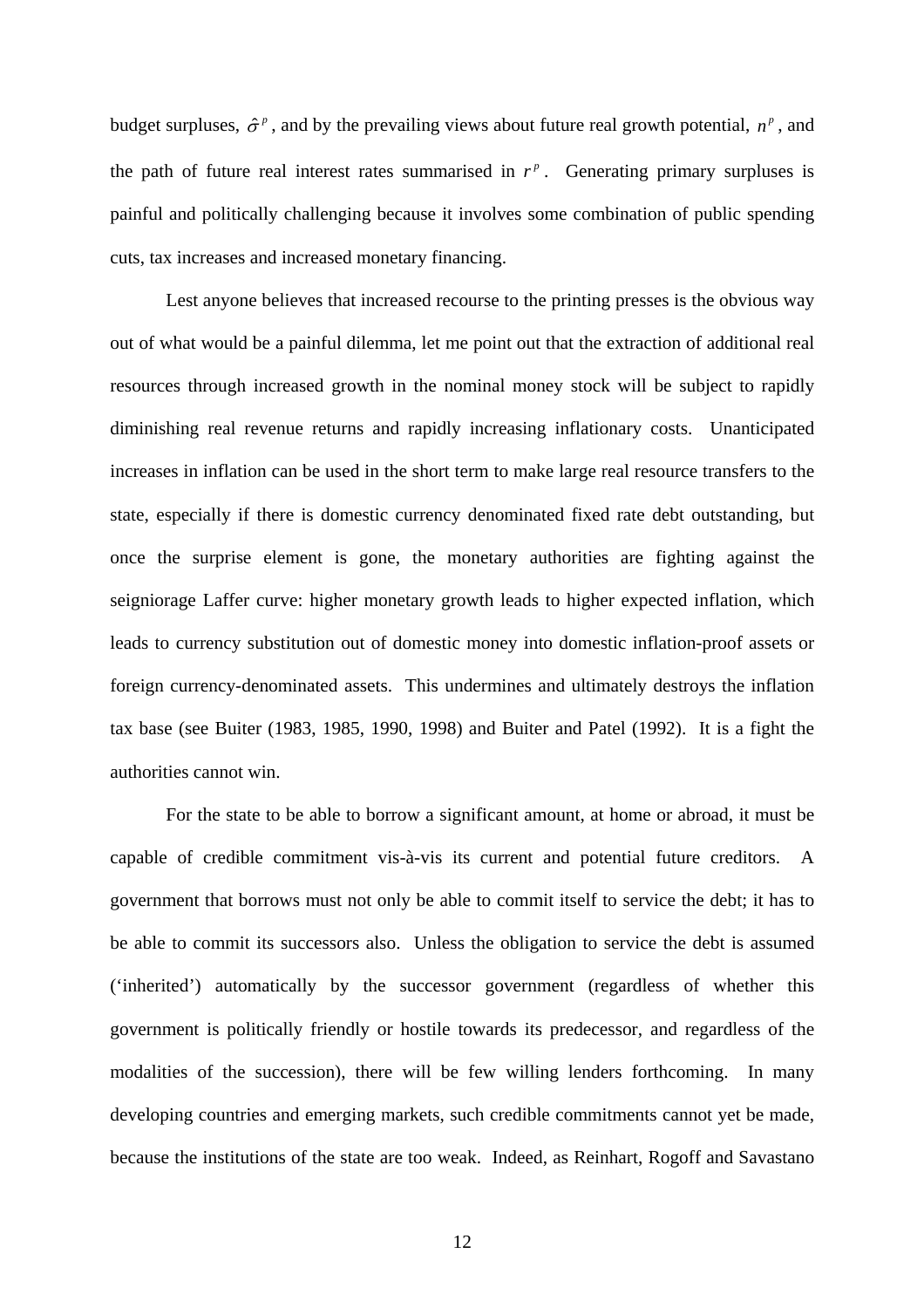(2003) speculate, a government's default may further weaken domestic institutions, making subsequent defaults more likely, and so on, in a vicious cycle of serial default. The likelihood of such a vicious cycle developing is enhanced by a factor not under the control of the borrowing government: the notable cycles in the cost and availability of foreign capital to emerging markets and developing countries, amplified by bouts of alternating euphoria and depression among the lenders.

For many developing countries and emerging markets without a long track record of successful debt servicing and fiscal and monetary restraint, borrowing is risky, even dangerous. There is no doubt in my view that time and again, and right into this new century, sovereign governments have been persuaded, seduced and sometimes almost cajoled to borrow too much. The persuaders are to be found in the private sector but also among the international financial institutions, including the multilateral development banks.

In the private financial markets, the half-life of the collective memory of a major sovereign debt default appears to be no more than three years. Five years after a major default on its GKO debt, the Russian sovereign obtains an investment grade rating! I would not be hugely surprised (although still somewhat surprised) if, despite finding itself, in 2002, at the debtor end of the largest ever sovereign default (and despite a long history of prior sovereign defaults), the Argentine sovereign were to regain an investment grade rating before the end of the decade. It is true that, from the point of view of the ability to pay, the best credit risk is a borrower who has just defaulted on all his debt. Of course, the default may convey information about unobservable characteristics of the borrower that determine his willingness to pay. One inference from the study of Reinhart, Rogoff and Savastano (2003) and from the more extensive IMF (2003) study that covers similar ground, is that past default is a very useful predictor of future default. This is consistent with the hypothesis that markets don't learn - ever.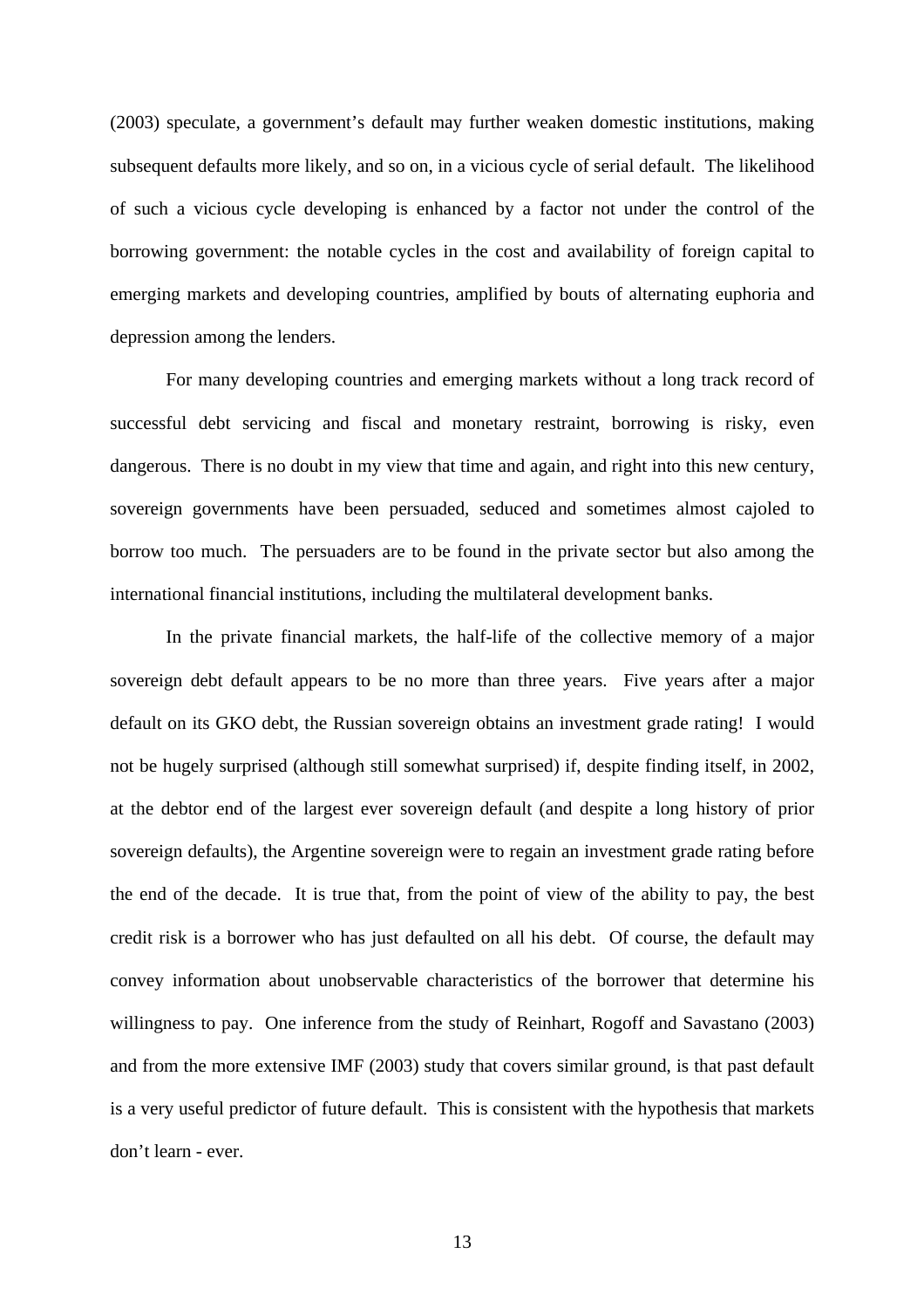As regards official lending to developing countries and emerging markets, the bureaucratic imperative - the organisational instinct for self-preservation and, where possible, self-aggrandisement - can drive private and national or international public bureaucracies to pursue size as a primary objective. When the institutionally relevant measure of size is the volume of new lending or the size of the loan portfolio, strong incentives are created for excessive lending, with the ordinary citizens of the borrowing countries and the shareholders of the lending institutions (that is, in the case of public lending institutions, the tax payers of the countries that provided their capital) footing the bill when things go pear-shaped.

The vast majority of the twenty-seven heavily indebted poor countries (HIPCs) that have reached the decision point of the Initiative (out of 38 countries that potentially qualify for assistance under the HIPC) owe most of their external debt to bilateral and multilateral official creditors. None of the EBRD's countries of operation are among these HIPC Initiative eligible countries. However, each of the five EBRD countries of operation for whom poverty and high external debt pose especially acute problems and policy dilemmas, (the CIS countries Armenia, Georgia, Kyrgyz Republic, Moldova and Tajikistan) owes more than half its external debt to official bilateral and multilateral creditors (see Buiter and Lago  $(2001)$ ).

When debt burdens become unsustainable, or sustainable only at an intolerable human cost, and when there have been no major adverse exogenous shocks that unexpectedly impaired the borrowers' ability to service the debt, it is clear that either both the borrower and the lenders have made mistakes, or that at least one side of the debt bargain has acted dishonestly. A resolution that is fair and provides the right incentives to prevent a recurrence of these debt sustainability problems should impose a cost on both the borrower and the lenders. Regrettably, the borrowing governments and the ruling elites that support them, are often able to pass their share of the cost on to the disenfranchised and often poor and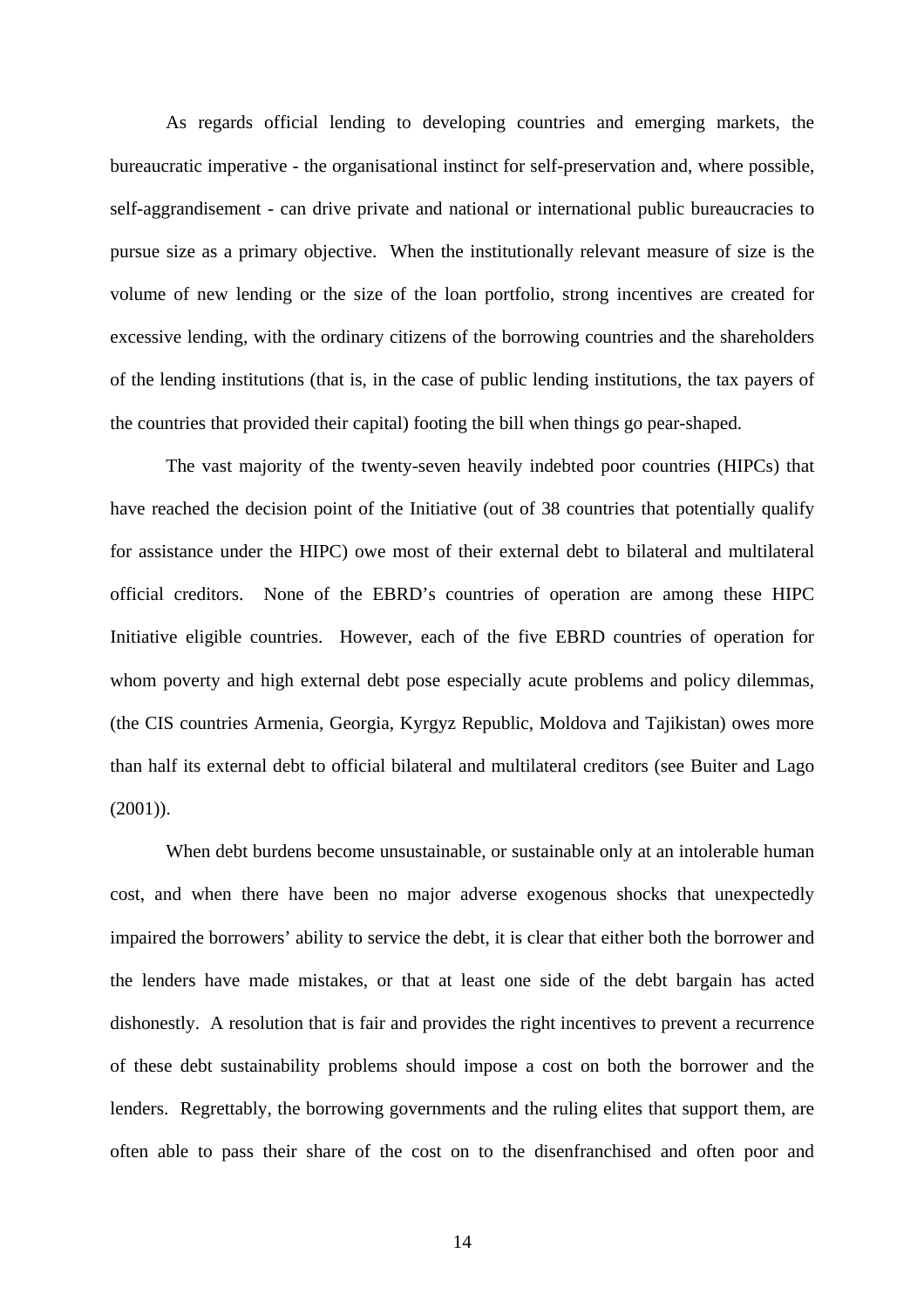defenceless citizens of their countries. Those that were on the lending side of the bad loans have often moved on to pastures new and greener by the time the chickens come home to roost.

# **2e. What happens when fiscal sustainability is not achieved? Why do sovereign borrowers ever service their debt?**

 When *ex-ante* the government cannot satisfy its solvency constraint and intertemporal budget constraint one or more of the following will happen. (1) Realised public spending will be lower than planned public spending; (2) realised tax revenues will be higher than originally planned; (3) inflation will turn out to be higher than expected because the government tries to appropriate more resources through the anticipated and unanticipated inflation taxes; or (4) the public debt (domestic and/or external) will be defaulted on, in part or comprehensively.

The first three options are clearly painful and politically unpopular for the borrowing government. What is the cost of sovereign default to the borrower?

One reason why a borrower, private or sovereign, might service his debt on the originally agreed contractual terms, is that he believes it is the right thing to do. Paying your debts, like telling the truth, can be viewed not instrumentally as something that may or may not be individually rational, but as something intrinsically valuable – not a tactical or even a strategic option, but something worth doing for its own sake. I believe that societies and cultures where such norms predominate and prevail are likely to be both more pleasant and more prosperous that those where the citizens and the state take a purely instrumental view of honesty and commitment.

Back in the economic textbook world of a-moral, selfish economic man and woman, borrowers honour their debt obligations because, if and when it pays to do so. In countries with a well-functioning judiciary and efficient law enforcement, private parties often choose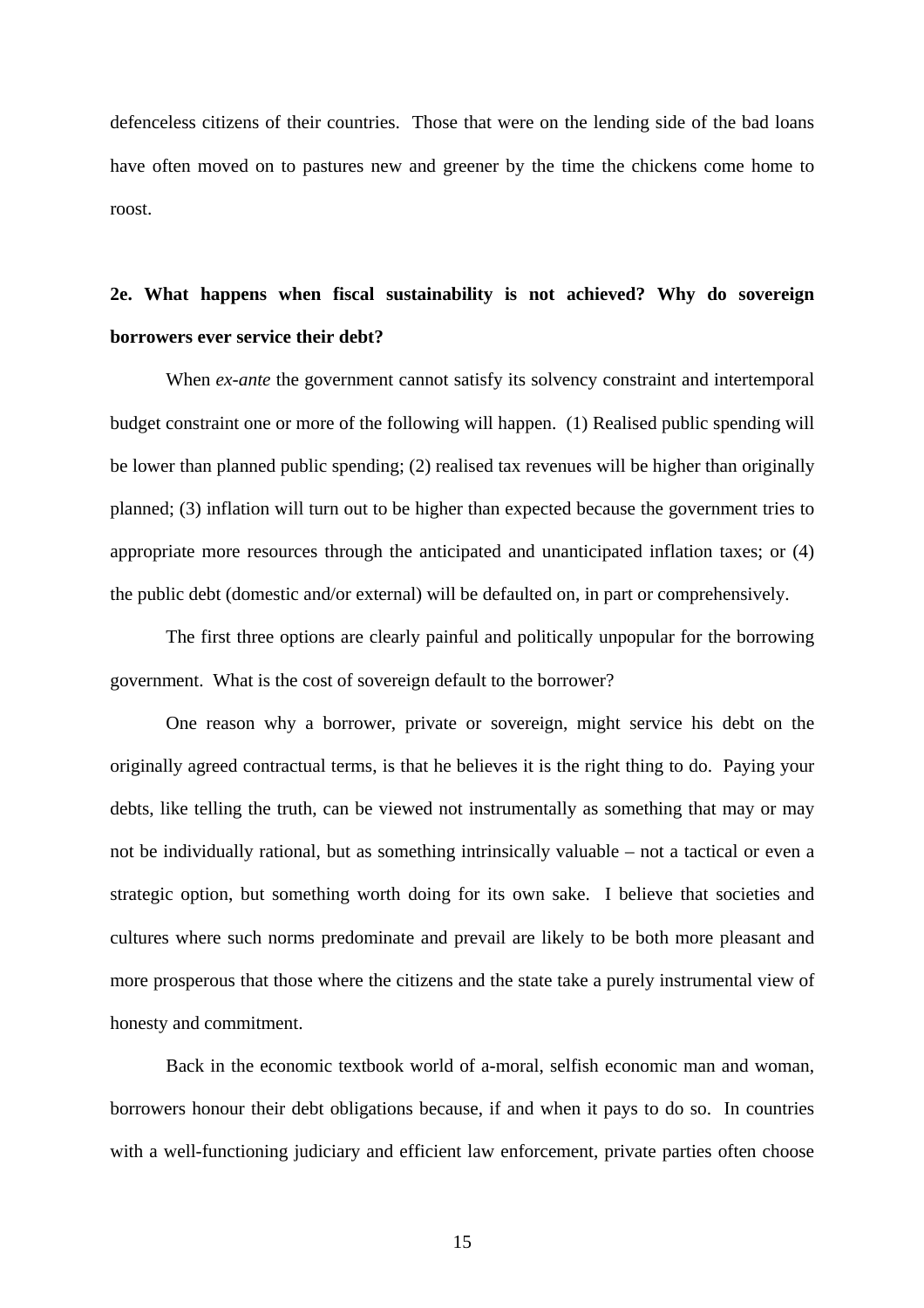to fulfil their debt obligations because of credible 'third party' enforcement of debt contracts. The situation is less clear for sovereign borrowers. While governments explicitly forego key sovereign immunities when they enter into external debt contracts, taking a government to court is a costly and lengthy process. The kind of gun boat diplomacy that used to be a popular mechanism for sovereign debt collection by imperial powers on behalf of their creditor citizens, is no longer fashionable. Other sanctions against a defaulting government include the risk of attachment of the government's assets located in foreign jurisdictions, and the need to engage in costly cash-in-advance international trading relationships because all trade financing dries up.

One reason a government may opt for servicing and paying down a debt today is the expectation that it may have to borrow again in the future, because desired public spending and domestic revenue bases are not well-aligned over time. Default means at least temporary loss of access to new external financial resources. Governments of export-dependent countries facing highly variable terms of trade will therefore be able to borrow more and on better terms than governments for whom future access to external finance is less valuable. Such self-enforcing, time-consistent or sub game-perfect debt contracts are undoubtedly part of the explanation of why sovereign debt gets serviced at all.

One cost of sovereign default, especially default which is viewed as 'discretionary' and 'voluntary' rather than an unfortunate but unavoidable consequence of bad luck, is the damage it does to respect for the law, to the 'sanctity' of contracts, and to trust among private agents and between private agents and the state. If the state, the ultimate arbiter and enforcer of contracts, can choose to play fast and loose with its own contractual obligations, why should ordinary citizens not try the same? Of course, such considerations are unlikely to weigh heavily with a government that chooses to default when alternative options remain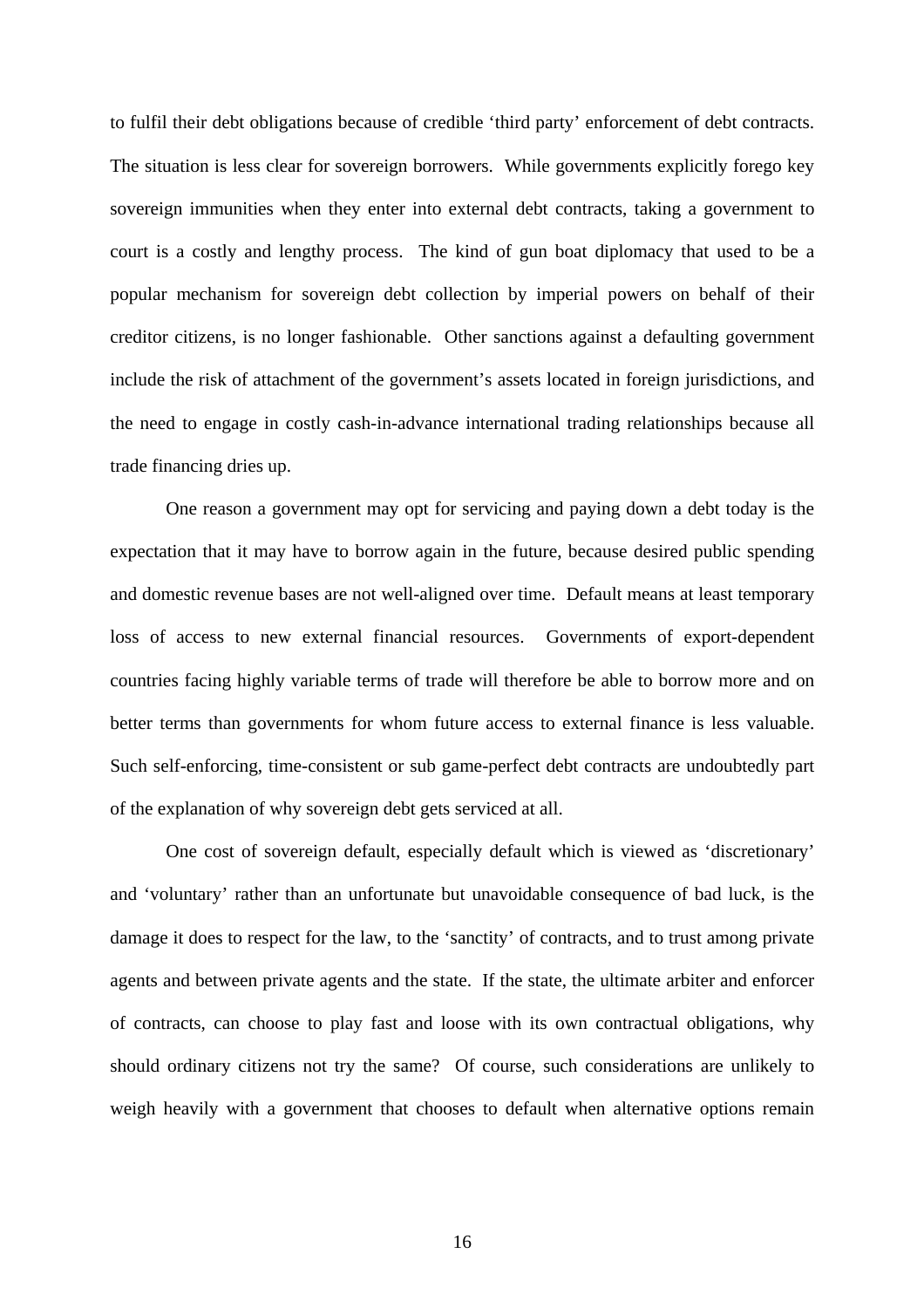available, but it can inform our understanding of the wider economic and political pathologies that are often encountered in countries that have a history of public debt default.

#### **2f. When should a borrower run the required primary surpluses?**

The solvency criterion requires that the outstanding debt be no larger than the present discounted value of current and future primary (augmented) surpluses. It is silent about when in the future any future primary surpluses are to be run. When there is no terminal date (or even if there is one but it is far in the future), there is an obvious temptation for a debtor to put off the day of reckoning as long as possible. Even after 200 years of deficits, our debtor can always argue that he has all of the rest of eternity to run the necessary primary surpluses. Such a debt service strategy would lack credibility. Both creditors and debtors know that talk is cheap, that actions speak louder than words and that seeing is believing. Governments with either a very limited or a poor track record of debt servicing will be required to demonstrate early on the capability and willingness to service their debt by running primary surpluses.

The more recent the arrival of the government in the global capital markets or the more recent its latest encounter with problems servicing its debt, the earlier evidence of debt servicing ability and willingness will have to be provided to the markets, through the early generation of significant primary surpluses. Many developing countries and emerging market economies are in such a position. It inevitably reduces the value to the country of access to the capital markets.

## **2g. Domestic debt and external debt.**

There is, in principle, a wide range of alternative public debt instruments available to governments. Debt can be denominated in domestic currency or in foreign currency, or it can be index-linked to some domestic price index. It can be fixed rate or variable rate. It can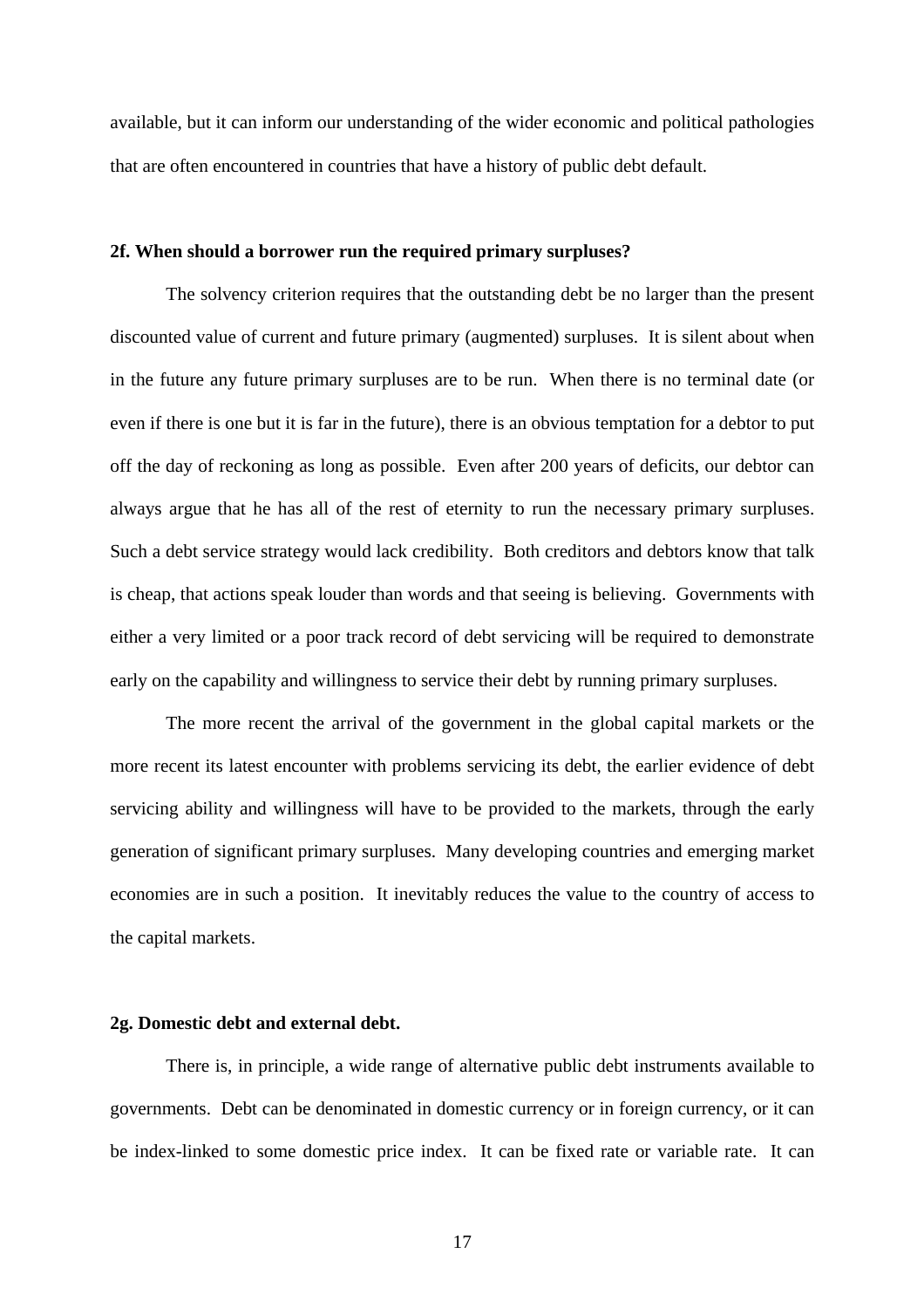come in different maturities. It includes bank loans and OTC or exchange-traded securities. Bonds may have collective action clauses attached to them. Any of these instruments can be held by domestic residents or by foreign residents or off-shore creditors.

Very few developing countries and emerging markets can borrow abroad using financial instruments denominated in their own domestic currency. The situation is different for the governments of many of the industrial countries. The world's largest international debtor government, that of the USA, borrows almost exclusively in US dollars. The world's creditors clearly trust Alan Greenspan and his eventual successors not to engage in any highinflation experiments. The 'original sin' that prevents emerging market and developing countries from selling domestic currency debt to foreign creditors is a long history of unanticipated (hyper) inflation and its devastating effect on the real returns earned by the holders of such debt. Many of today's advanced industrial countries were a part of this history during past centuries. As regards today's emerging market economies, the markets' collective memory is often not discriminating enough to distinguish between countries with a penchant for inflationary financing and bastions of monetary rectitude; 'original sin' taints them all. This situation will change only if and when sustained low and stable inflation rates have become a familiar and natural part of the economic landscape also in the developing world and in emerging market economies.

When domestic and international financial markets are segmented, through capital controls and other man-made obstacles to cross-border capital flows, there are frequent and often quite sustained spells during which domestic real interest rates (real interest rates on domestic currency-denominated public debt held by residents) are significantly higher than on foreign currency-denominated external debt. This is especially likely to be the case if the domestic economy is booming, say because of a natural resource boom in a natural-resourcerich country or because of the introduction and implementation a set of business-friendly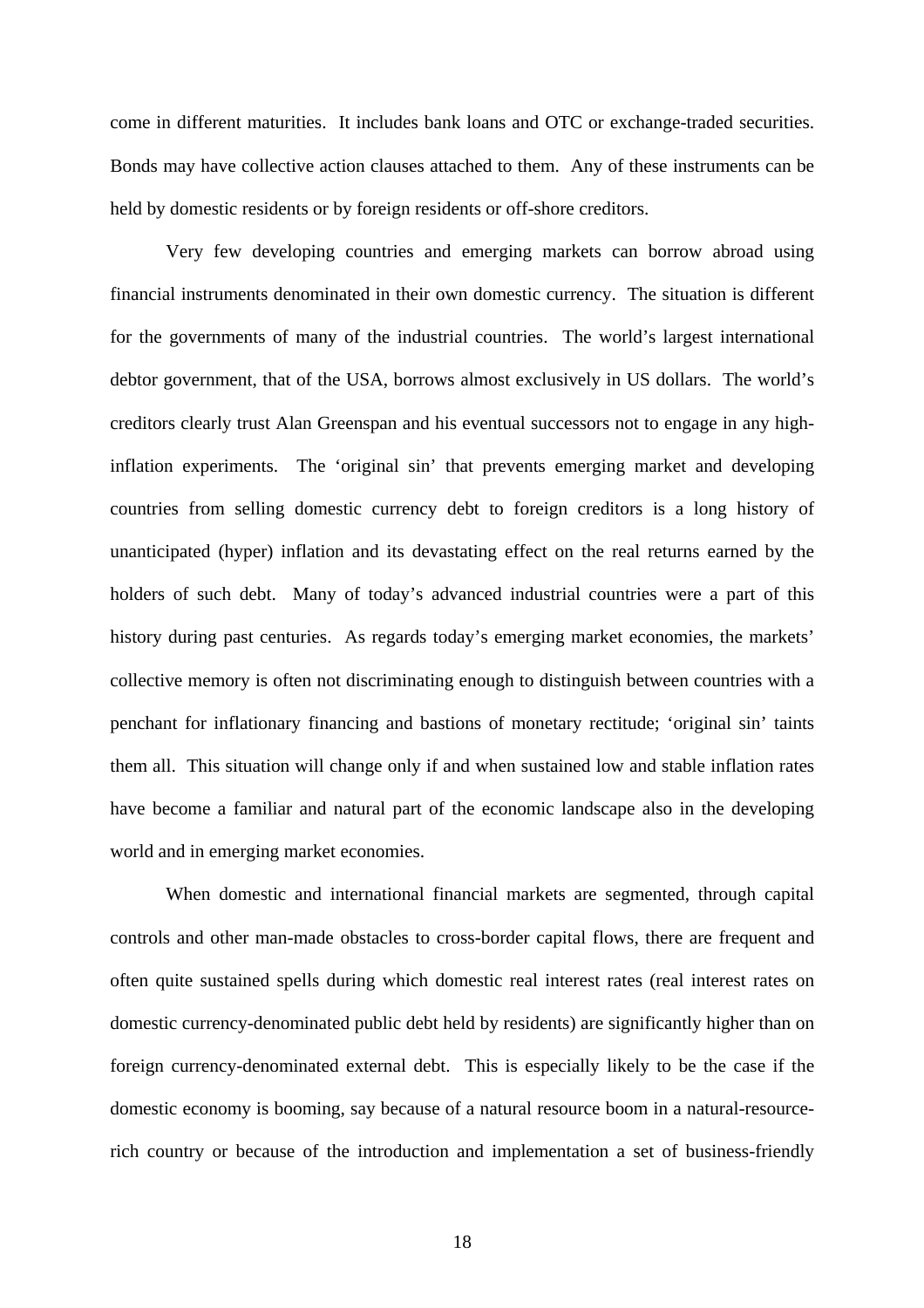reforms. If the government is not rationed in the external capital market, this creates strong incentives for borrowing abroad rather than at home, and even for retiring outstanding domestic debt and refinancing with a Eurobond issue.

Such a decision can turn out to be an expensive mistake. Servicing domestic public debt involves only an internal transfer, that is, a transfer of resources from the domestic private sector to the government, through higher taxes (including higher seigniorage) or lower public spending. Servicing external public debt involves a dual or double transfer: an internal resource transfer from the domestic private sector to the government (through the augmented primary surplus of the government) and an external resource transfer from the domestic economy to the rest of the world (through the nation's external primary surplus (the current account surplus exclusive of interest payments). The external transfer often requires a worsening of the external terms of trade and a depreciation of the real exchange rate. For long periods, the external transfer may take place smoothly and in orderly fashion. If, however, there is a sudden loss of confidence in the domestic currency or in the fiscal probity of the government, there can be a run on the currency, a run on the public debt (that is, a refusal to roll over maturing debt and to provide additional external funds) and, often, a run on the domestic banking system. Real interest rates on both foreign currency- and domestic currency-denominated debt issued by domestic residents shoot up, and even at these much higher rates, very little refinancing or new lending takes place. Credit is rationed. A sharp depreciation of the nominal and real exchange rate is the result and the real burden of the external debt can more than double in a matter of days as ex-post real interest rates on foreign currency debt explode when the exchange rate collapses. Central banks can act as lender of last resort for domestic currency debt but not for foreign currency debt. This is the story of Argentina in 2002/2003, and the story of countless emerging markets before it.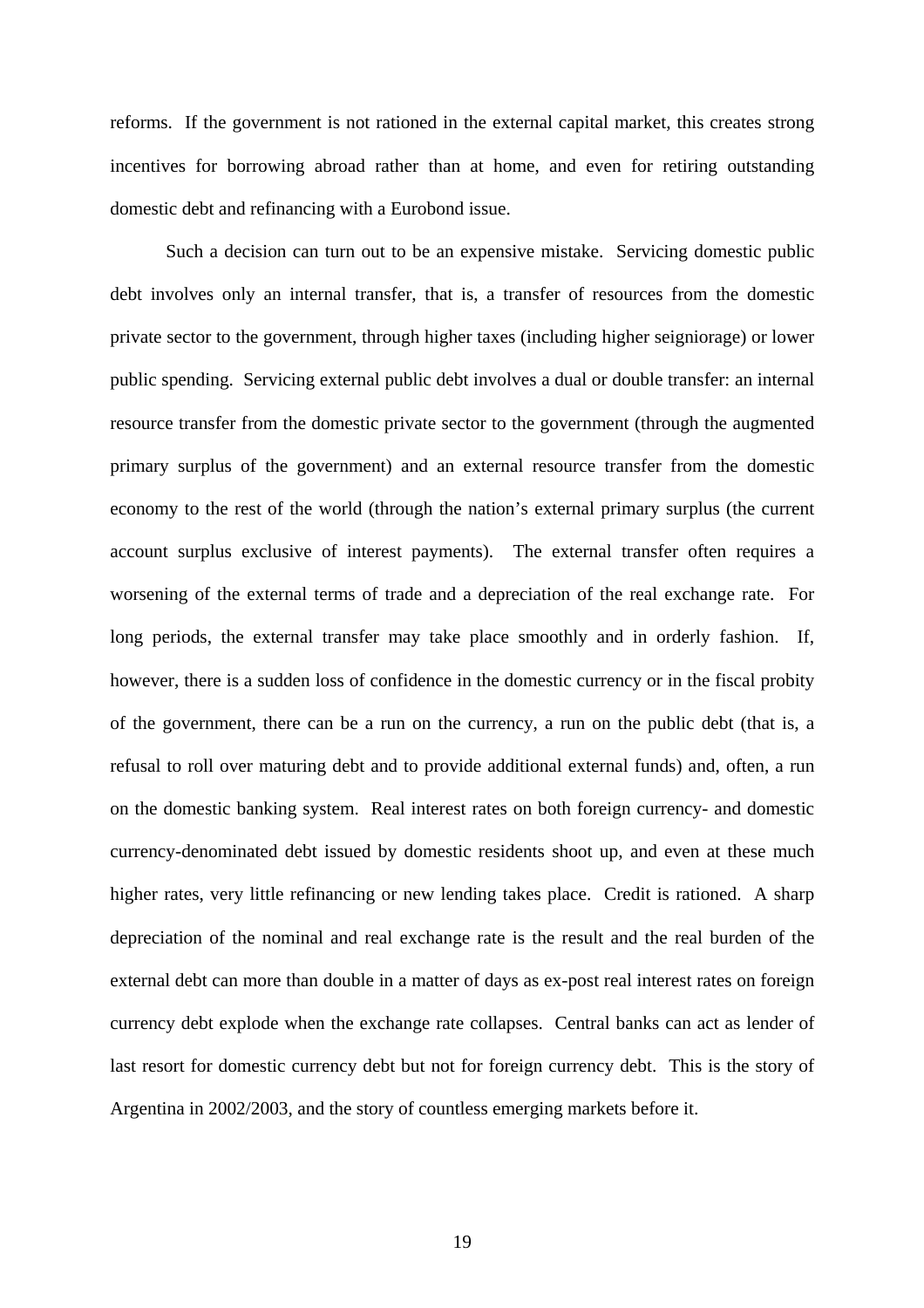Vulnerability to a sudden loss of confidence and reversal of capital inflows is greater when the maturity of the debt is short and when there is a bunching of debt repayments in a short period of time. This can become a natural focal point for a speculative attack. Crises and default can, however, occur even when the debt is optimally structured along all relevant dimensions.

#### **2h. Asset sales, including privatizations**

 Asset sales (including *de facto* partial privatisations such as PSAs (Production Sharing Agreements) only improve the financial sustainability of the government if the proceeds from the sale exceed the present discounted value of the future cash income these assets would have produced for the government under continued public ownership (the assets' continuation value in the public sector). If the sale price equals the continuation value, asset sales are equivalent to borrowing; they neither add to nor subtract from the government's fiscal sustainability. Of course, if the government encounters temporarily unfavourable borrowing conditions in the markets, such short-term liquidity or debt roll-over constraints can be relaxed through asset sales.

As a rule, privatisation should be done for efficiency reasons rather than for deficit financing reasons. The fact that the sales price exceeds the continuation value in the public sector of a public sector asset may, but need not, reflect greater efficiency in the management of the asset in the private sector. It could also, wholly or in part, reflect a more intensive exploitation of monopoly or monopsony power by the new owners of the privatised assets.

## **3. What would a sensible state deficit rule look like?**

As an example of an intuitive fiscal-financial rule that (a) guarantees fiscal sustainability and (b) makes sense under a number of practically relevant contingencies, I will,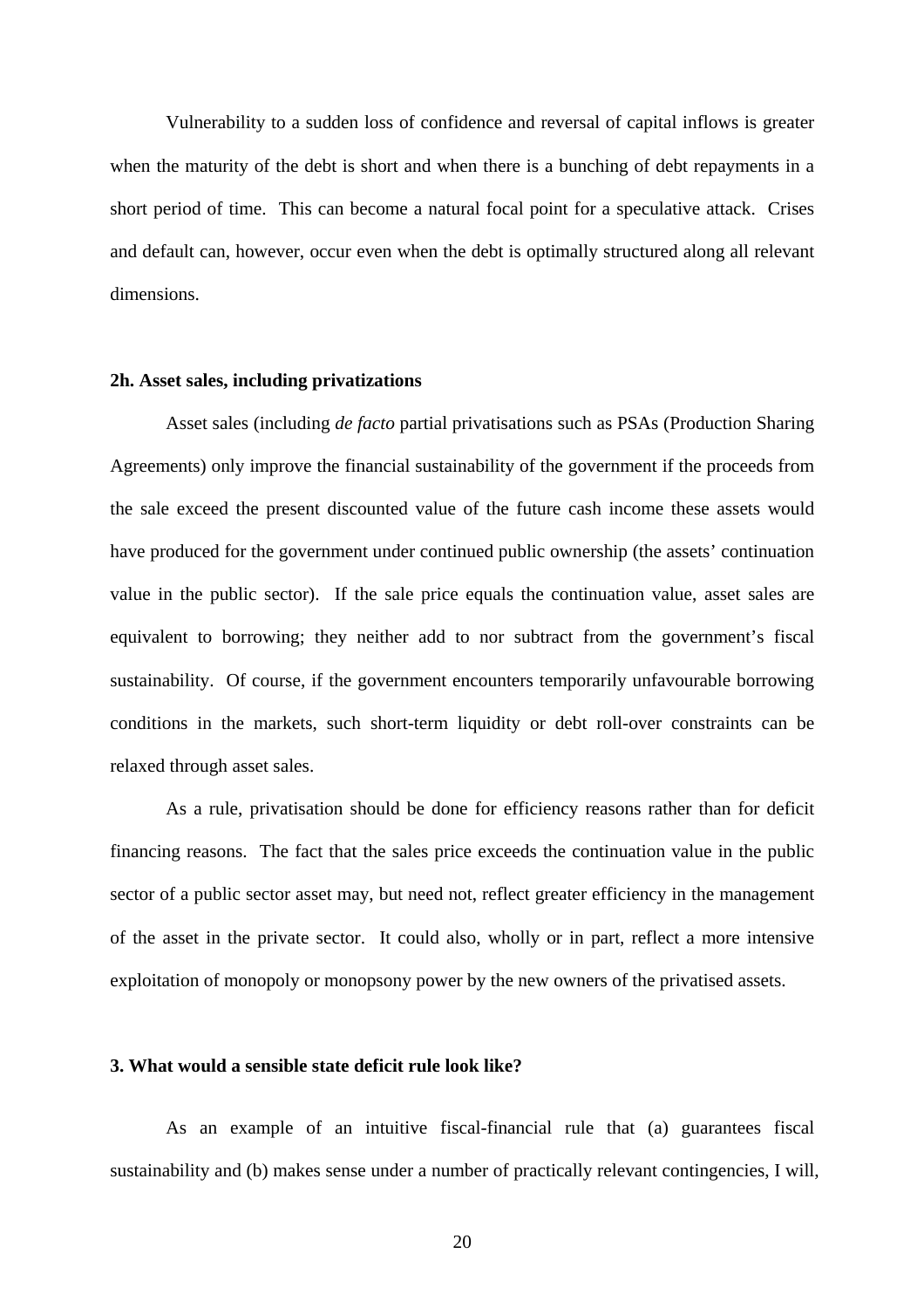immodestly, offer the Permanent Balance rule proposed by Clemens Grafe and myself (Buiter and Grafe (2003) and Buiter (2003)).

Total current revenues as a share of GDP,  $\rho$ , are the sum of taxes  $\tau$  and other revenues,  $\kappa$ , which includes any capital income the state may receive, seigniorage revenue,  $\mu$ , and the 'deviations from UIP correction term'  $[i - (i^* + \varepsilon)]\alpha b$ , all as shares of GDP. Government spending g is the sum of consumption spending  $g^c$ , gross capital formation,  $g^I$ , and transfers and subsidies,  $g<sup>T</sup>$ , all as shares of GDP.

The permanent balance rule is a 'tax-smoothing rule' in the spirit of Barro (1979): tax revenues are planned to be a constant share of GDP, the permanent tax rate or share. This share is the lowest constant share of tax revenues in GDP that would, in the absence of news and surprises, ensure the long-run solvency of the government. It is given by sum of (1) the permanent share of non-interest public spending in GDP (roughly the long-run average share of non-interest public spending in GDP, looking forward) and (2) the permanent government interest bill, as a share of GDP, calculated as the product of the debtto-GDP ratio and the excess of the long-run real interest rate over the long-run growth rate of real GDP. It is given in [\(7\)](#page-21-0) 

$$
\tau \geq \tau^p \equiv g^P - \kappa^p + (r^p - n^p)b \tag{7}
$$

Under the permanent balance rule, the public sector deficit, as a share of GDP, *d*, behaves as follows:

<span id="page-21-0"></span>
$$
d \leq (n+\pi)b + g - gp + \kappap - \kappa + \left[ \left( r - rp \right) - \left( n - np \right) \right] b \tag{8}
$$

The permanent balance rule therefore implies that the permissible general government budget deficit as a fraction of GDP is the sum of four components. The first is the reduction in the debt-to-GDP ratio due to nominal GDP growth (inflation and real GDP growth),  $(n+\pi)b$ . For example, if annual real GDP growth and annual inflation are both 2.5 percent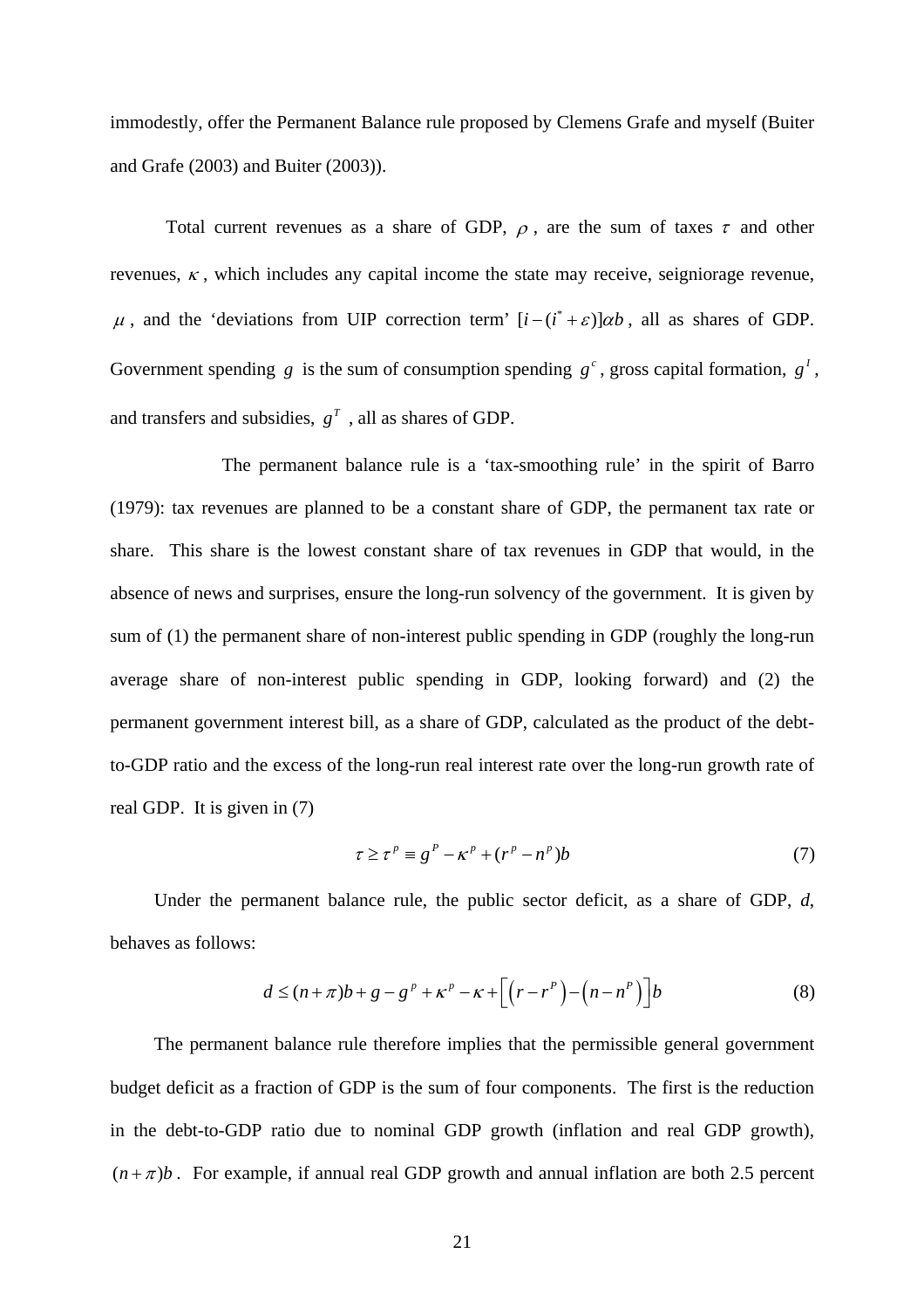and the debt-to-annual GDP ratio is 40 percent, this component would permit a deficit of no more than 2 percent of GDP. The second component is the excess of the actual share of government spending in GDP over its permanent share,  $g - g^p$ . The third is the excess of permanent non-tax revenue over current non-tax revenue (both as shares of GDP),  $\kappa^p - \kappa$ . The fourth is the excess of the actual (inflation-and-growth-corrected) interest bill over the permanent interest bill (which is itself (long-run) inflation- and – (long-run) growthcorrected).

The permanent balance rule has some key attractive properties. It ensures the solvency of the state and the sustainability of its fiscal-financial-monetary programme. It is 'inflation and real growth corrected', that is, the permissible deficit allows for the effect of inflation and real growth on the capacity of the economy to carry debt; it does not confuse issues having to do with deficit financing (intertemporal priorities) with issues having to do with the size of the public sector; it avoids pro-cyclical behaviour of the fiscal policy instruments; it allows for important differences in economic structure and initial conditions; it does not incorporate the 'golden rule' fallacy that borrowing for public sector capital formation is inherently more financially sound and safe than borrowing to finance public sector consumption or transfer payments. Borrowing to finance public sector investment is permitted, by the rule, if and to the extent that current public sector investment exceeds permanent (long-run average) public sector investment (as shares of GDP). But the same holds for public consumption and transfer payments. Any excess of current public spending over permanent public spending (all as shares of GDP) can be financed by borrowing, regardless of whether it is public consumption spending, public sector transfer payments or public sector investment. Any shortfall of current spending relative to permanent spending should be reflected in repayment of debt.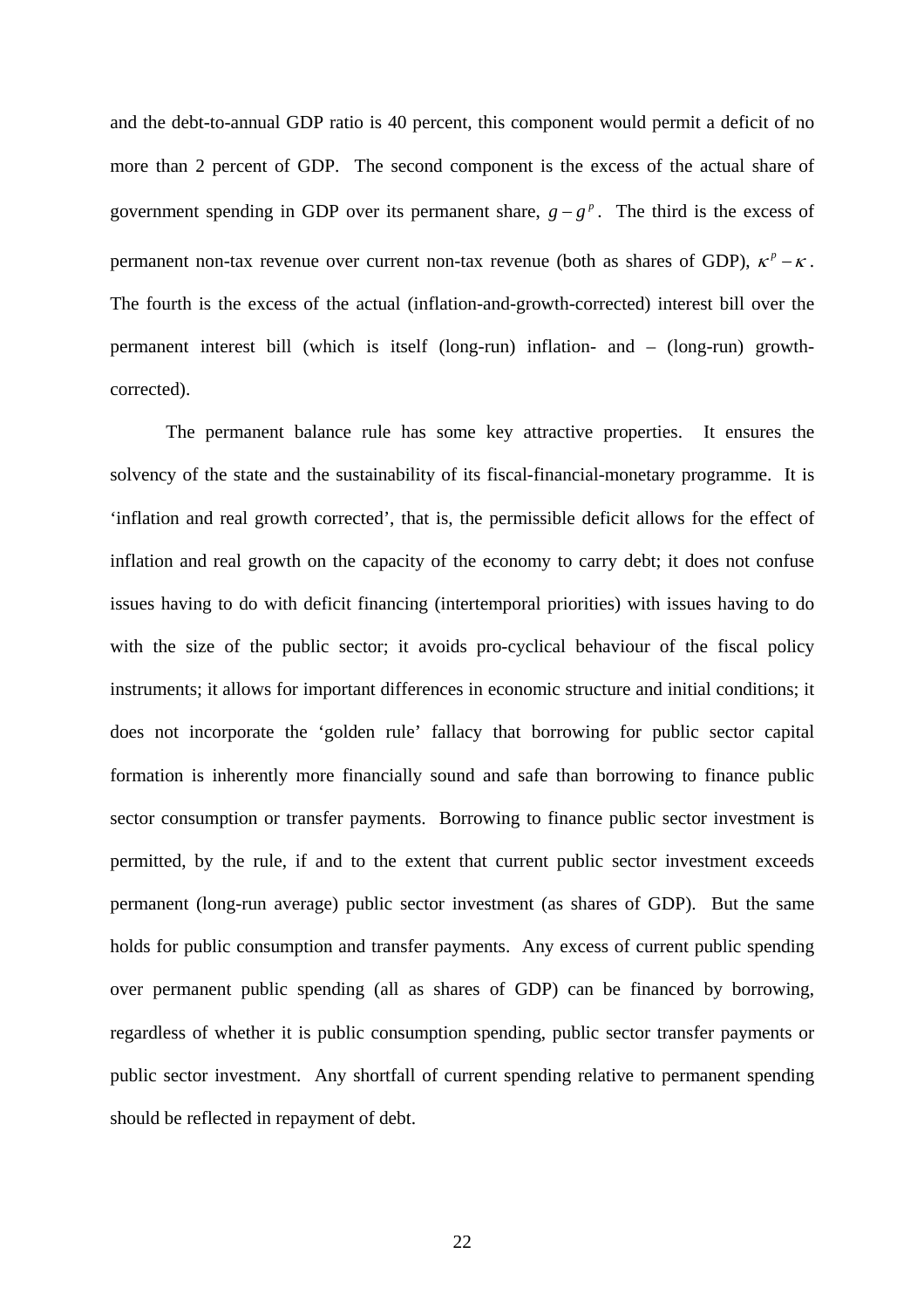#### **4. Conclusion**

Without fiscal sustainability, no economic development strategy can succeed. Unfortunately, in many emerging markets and developing countries, weak political institutions and incompetent and corrupt public administrations impose very strict limits on the amount of public debt, internal and external, that can be carried. In principle, tight constraints on a government's borrowing and debt capacity need not prevent it from reaping the benefits of consumption smoothing. A government could manage an on-average positive net financial asset position instead of an on-average positive net financial liability position. A government can smooth consumption over time by managing the liability side of its financial balance sheet: incurring debt when spending is unusually and temporarily high or when the tax base is unusually and temporarily depressed, and servicing and paying down the debt when spending is unusually low and the revenue base unusually strong. Or it can smooth consumption over time by managing the asset side of its financial balance sheet: by building up its stock of financial assets during unusually good times and running it down during unusually lean times. It is easier to be a credible manager of your own assets than of your own liabilities. Some of the natural resource-rich nations faced with both sharp high frequency fluctuations in their external terms of trade and the long-term problem of managing an exhaustible resource, have created national oil funds other stabilisation funds to smooth public and private consumption over commodity price cycles and across generations.

For the poorest countries, the challenge of first building up a sufficiently large stock of public sector assets is likely to prove too much. Countries that could, in principle, smooth consumption through the asset side of the public sector balance sheet rather than through the liability side, may find that having a sizeable stock of financial assets under public control may create irresistible pressures for wasteful expenditure, graft and corruption; an oil fund or gas fund may present a prime target for rent seekers and other predators. With weak domestic

23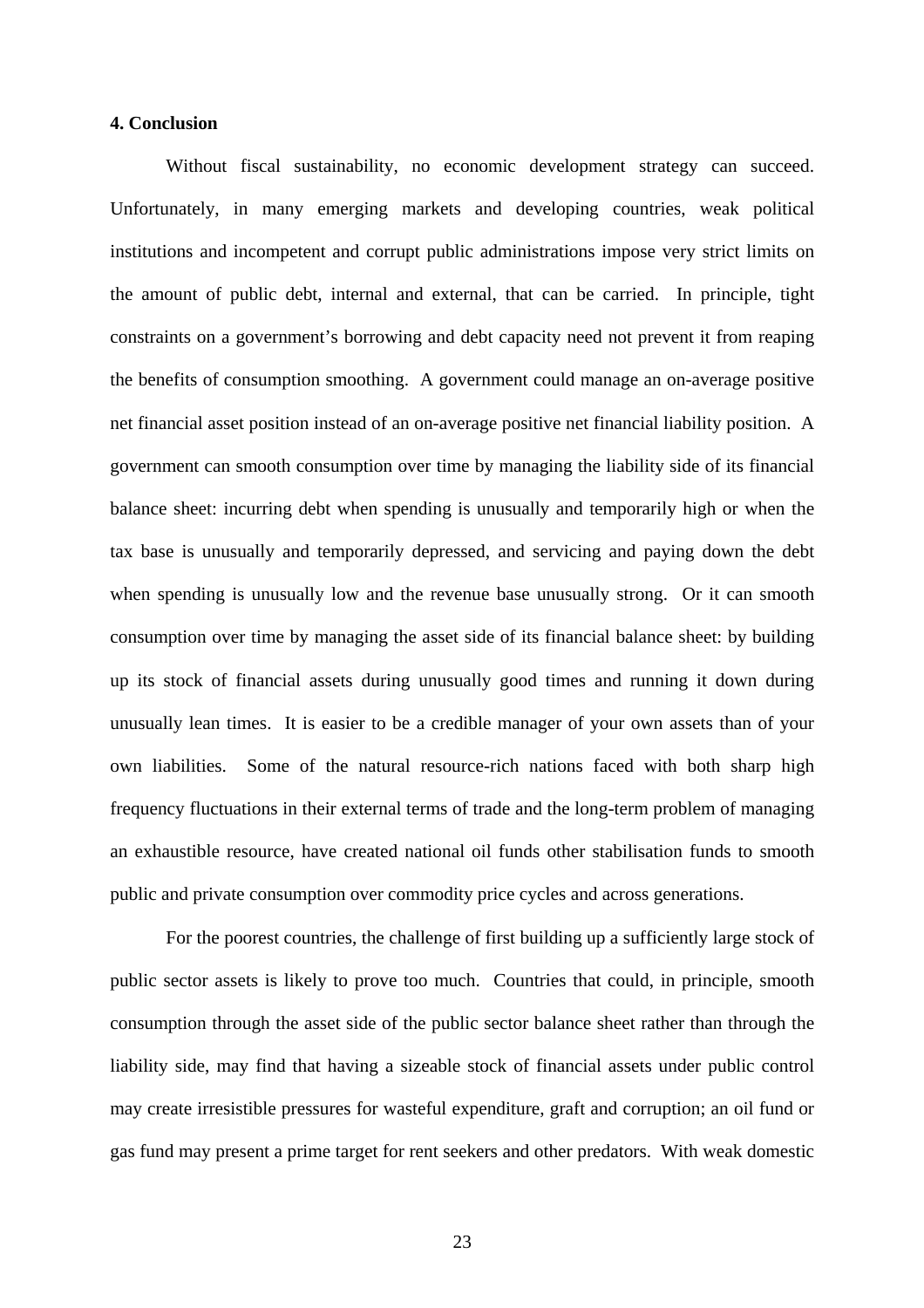political and judiciary institutions and a lack of effective accountability of the leadership to its citizens, a country's access to the global capital markets will remain highly restricted, and domestic markets for public debt will remain underdeveloped.

Once the body politic and the institutions of the state have become strong enough to permit the sovereign to enter into credible commitments over time, a nation, through its government, can experience the true joys and pains of public debt within a set of rules that ensures sustainability. The kind of 'Permanent Balance' rule I have sketched in Section 3 provides a useful benchmark.

Unless a government can stick to the rules of sustainable budget finance when it involves paying down debt and running (primary) surpluses, it should not venture anywhere near the internal or external debt markets. Many developing countries and even some highly touted emerging market economies have economic institutions that are so weak and political institutions and regimes that are so corrupt and oppressive, that sovereign borrowing is unlikely to increase and may well diminish the well-being of the vast majority of the citizens. This has not stopped their sovereigns from borrowing when they could; nor has it stopped the private and public lending community from extending the hand of finance. This combination of market failure and political failure should give us all pause for thought.